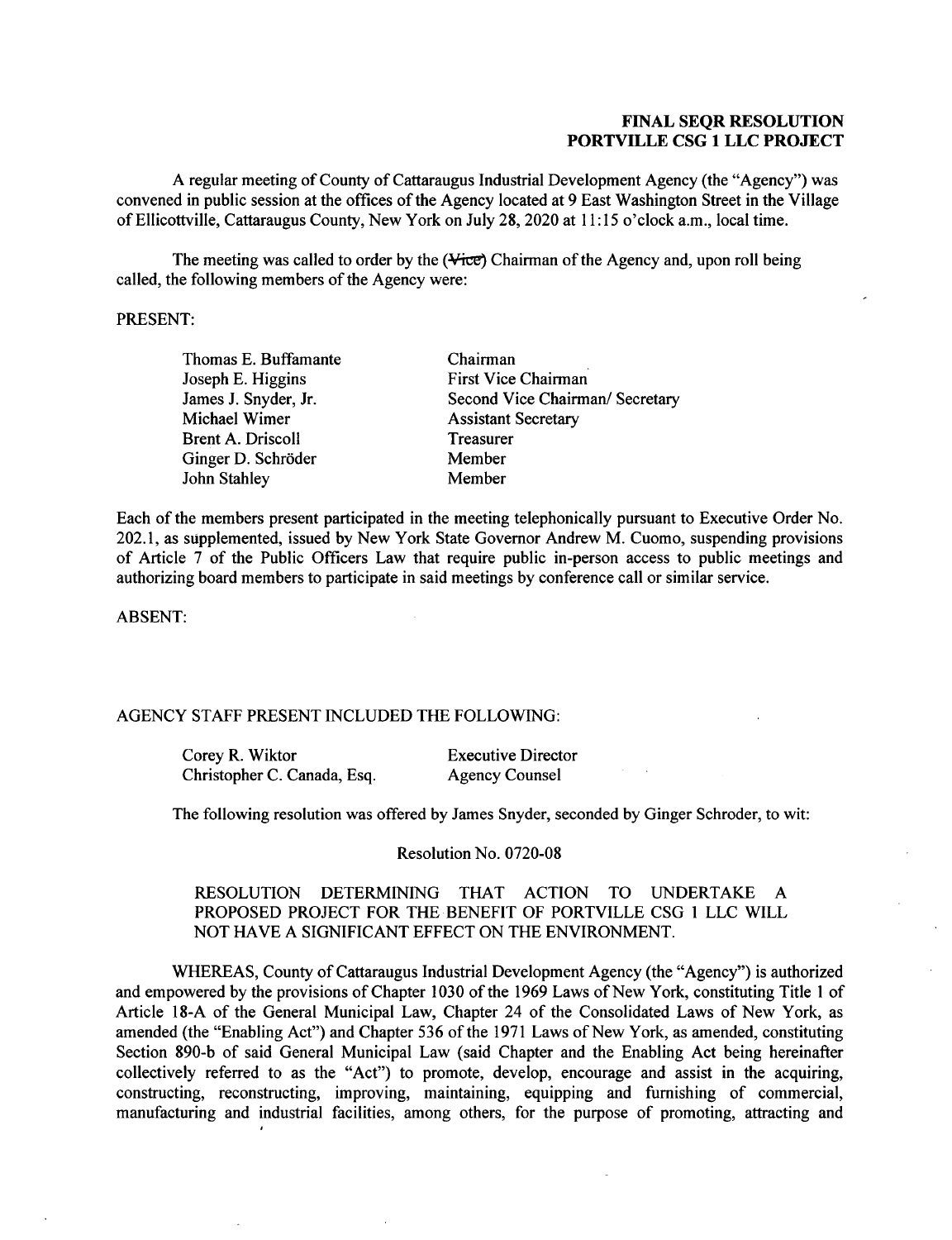developing economically sound commerce and industry to advance the job opportunities, health, general prosperity and economic welfare of the people of the State of New York, to improve their prosperity and standard of living, and to prevent unemployment and economic deterioration; and

WHEREAS, to accomplish its stated purposes, the Agency is authorized and empowered under the Act to acquire, construct, reconstruct and install one or more "projects" (as defined in the Act), or to cause said projects to be acquired, constructed, reconstructed and installed, and to convey said projects or to lease said projects with the obligation to purchase; and

WHEREAS, in May, 2020, Portville CSG l LLC, a New York State limited liability company (the "Company"), submitted an application, as amended in July, 2020 (the "Application"), to the Agency, a copy of which Application is on file at the office of the Agency, requesting that the Agency consider undertaking a project (the "Project") for the benefit of the Company, said Project consisting of the following: (A) (1) the acquisition of an interest in a portion of an approximately 118.75 acre parcel of land located at 2188 S Windfall Road (tax map number 95.001-2-3.5) in the Town of Portville, Cattaraugus County, New York (the "Land"), (2) the construction on the Land of an approximately 4.55MWac fixed tilt ground mount solar farm, solar panels, and ancillary electrical equipment such as switchboards and transformers (all said improvements being collectively referred to as the "Facility") and (3) the acquisition and installation therein and thereon of related fixtures, machinery, equipment and other personal property (the "Equipment"), all of the foregoing to constitute a solar energy generating facility to be owned and operated by the Company (the Land, Facility and the Equipment being collectively referred to as the "Project Facility"); (B) the granting of certain "financial assistance" (within the meaning of Section 854(14) of the Act) with respect to the foregoing, including potential exemptions from certain sales and use taxes, real property taxes, real estate transfer taxes and mortgage recording taxes (collectively, the "Financial Assistance"); and (C) the lease (with an obligation to purchase) or sale of the Project Facility to the Company or such other person as may be designated by the Company and agreed upon by the Agency; and

WHEREAS, by resolution adopted by the members of the Agency on May 7, 2020 (the "Public Hearing Resolution"), the Agency authorized a public hearing to be held pursuant to Section 859-a of the Act with respect to the Project; and

WHEREAS, pursuant to the authorization contained in the Public Hearing Resolution, the Executive Director of the Agency (A} caused notice of a public hearing of the Agency (the "Public Hearing") pursuant to Section 859-a of the Act, to hear all persons interested in the Project and the financial assistance being contemplated by the Agency with respect to the Project, to be mailed on May 13, 2020 to the chief executive officers of the county and of each city, town, village and school district in which the Project Facility is to be located, (B) caused notice of the Public Hearing to be posted on May 13, 2020 on a public bulletin board at the offices of the Agency located at 9 East Washington Street in the Village of Ellicottville, Cattaraugus County, New York and on the Agency's website, (C) caused notice of the Public Hearing to be published on May 15, 2020 in the Olean Times Herald, a newspaper of general circulation available to the residents of the Town of Portville, Cattaraugus County, New York, (D) as a result of the ban on large meetings or gatherings pursuant to Executive Order 202., as supplemented and the suspension of the Open Meetings Law relating to public hearings pursuant to Executive Order 202.15, as supplemented, each as issued by Governor Cuomo in response to the novel Coronavirus (COVID-19) pandemic, conducted the Public Hearing on May 29, 2020 at 10:00 o'clock a.m., local time electronically via conference call rather than in person; and (E) prepared a report of the Public Hearing (the "Hearing Report") fairly summarizing the views presented at such Public Hearing and caused copies of said Hearing Report to be made available to the members of the Agency; and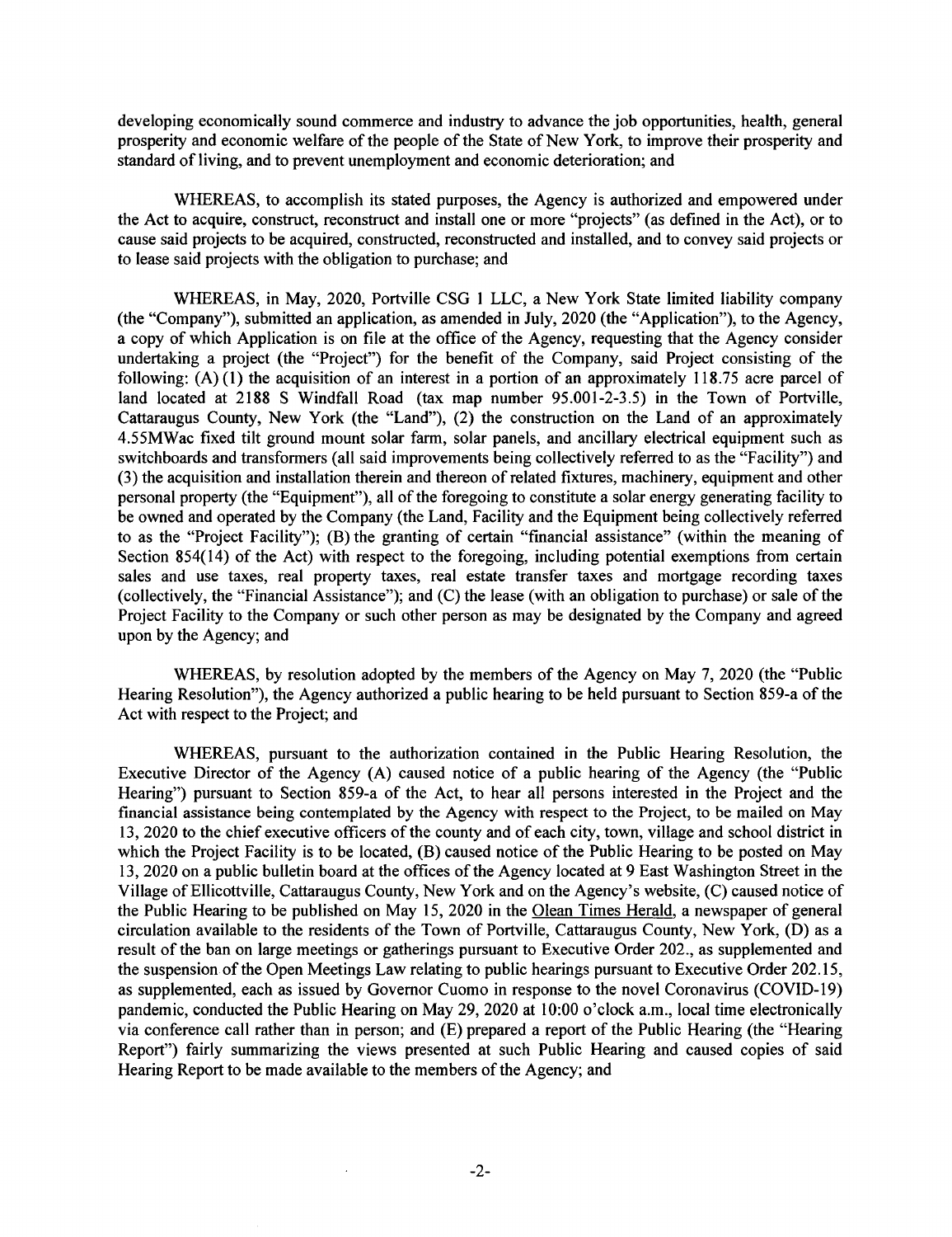WHEREAS, pursuant to Article 8 of the Environmental Conservation Law, Chapter 43-B of the Consolidated Laws of New York, as amended (the "SEQR Act") and the regulations (the "Regulations") adopted pursuant thereto by the Department of Environmental Conservation of the State of New York (collectively with the SEQR Act, "SEQRA") by resolution adopted by the members of the Agency on May 7, 2020 (the "Preliminary SEQR Resolution"), the Agency (A) determined (I) that the Project involves more than one "involved agency", and (2) that the Agency wished to investigate the advisability of undertaking a coordinated review with respect to the Project and (B) authorized the Executive Director of the Agency to contact all other "involved agencies" for the purpose of ascertaining whether such "involved agencies" were interested in undertaking a coordinated review of the Project and, if so, designating a "lead agency" with respect to the Project (as such quoted terms are defined in SEQRA; and

WHEREAS, pursuant to SEQRA, to aid the Agency in determining whether the Project may have a significant effect upon the environment, the Company has prepared and submitted to the Agency an environmental assessment form (the "EAF") with respect to the Project, a copy of which EAF was presented to and reviewed by the Agency at this meeting and a copy of which is on file at the office of the Agency; and

WHEREAS, pursuant to SEQRA, the Agency has reviewed the EAF and the Application with respect to the Project (collectively, the "Reviewed Documents"); and

WHEREAS, pursuant to SEQRA, the Project appears to constitute a "Type I Action"; and

WHEREAS, the Executive Director has reported to the Agency that all other state and local governmental agencies which constitute "involved agencies" with respect to the Project have either agreed or did not respond to the Agency acting as the "lead agency" with respect to the Project; and

WHEREAS, pursuant to SEQRA, the Agency now desires to determine whether the Project may have a significant effect on the environment and whether an environmental impact statement ("EIS") must be prepared with respect to the Project;

NOW, THEREFORE, BE IT RESOLVED BY THE MEMBERS OF COUNTY OF CATTARAUGUS INDUSTRIAL DEVELOPMENT AGENCY AS FOLLOWS:

Section 1. Based upon an examination of the Reviewed Documents, and based further upon the Agency's knowledge of the area surrounding the Project Facility and such further investigation of the Project and its environmental effects as the Agency has deemed appropriate, the Agency makes the following findings with respect to the Project:

A. The Project (the "Project") consists of the following: (A) (1) the acquisition of an interest in a portion of an approximately 118.75 acre parcel of land located at 2188 S Windfall Road (tax map number 95.001-2-3.5) in the Town of Portville, Cattaraugus County, New York (the "Land"), (2) the construction on the Land of an approximately 4.55MWac fixed tilt ground mount solar farm, solar panels, and ancillary electrical equipment such as switchboards and transformers (all said improvements being collectively referred to as the "Facility") and (3) the acquisition and installation therein and thereon of related fixtures, machinery, equipment and other personal property (the "Equipment"), all of the foregoing to constitute a solar energy generating facility to be owned and operated by the Company (the Land, Facility and the Equipment being collectively referred to as the "Project Facility"); (B) the granting of certain "financial assistance" (within the meaning of Section 854(14) of the Act) with respect to the foregoing, including potential exemptions from certain sales and use taxes, real property taxes, real estate transfer taxes and mortgage recording taxes (collectively, the "Financial Assistance"); and (C) the lease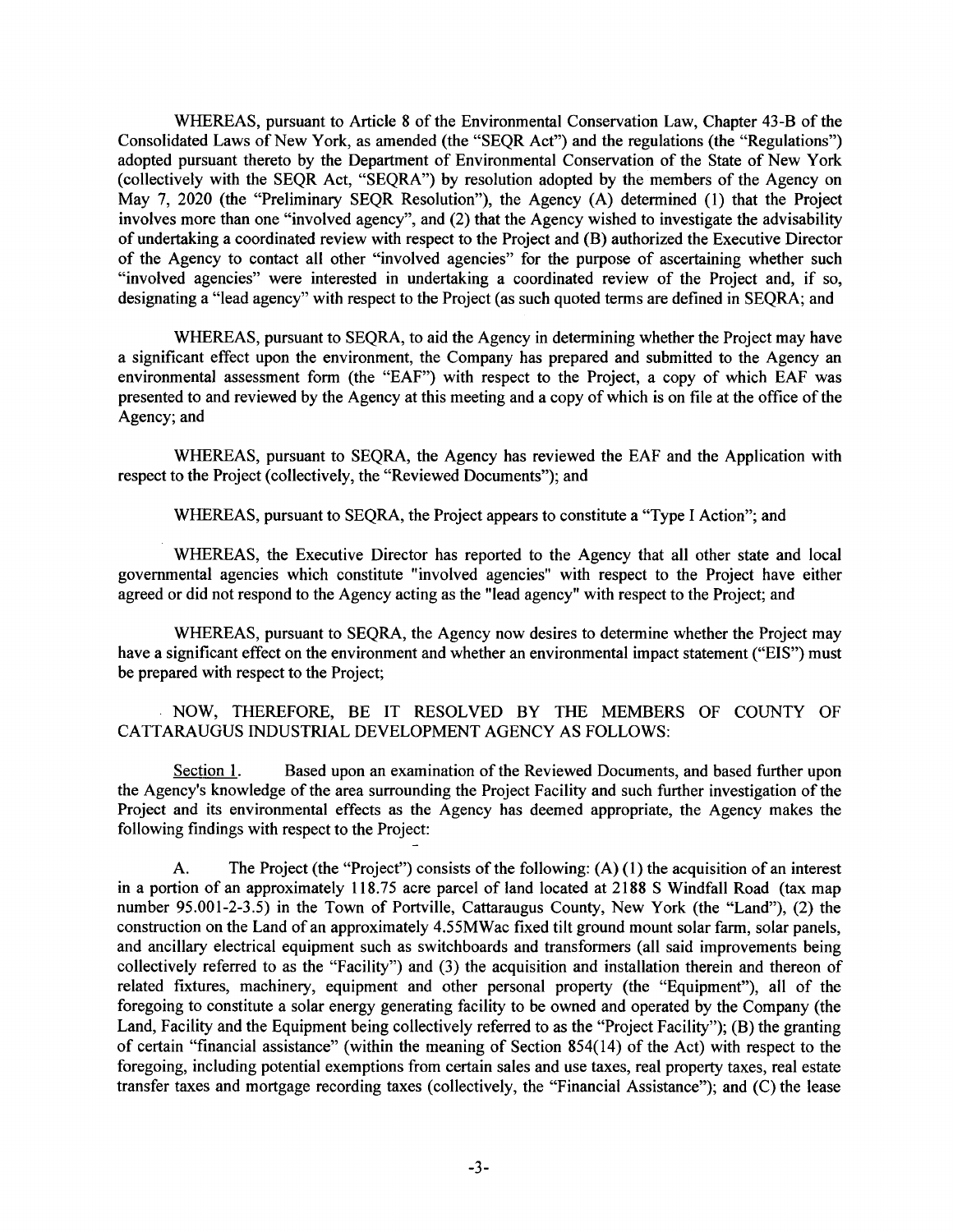(with an obligation to purchase) or sale of the Project Facility to the Company or such other person as may be designated by the Company and agreed upon by the Agency.

B. The only potential impacts on the environment noted in the Reviewed Materials or otherwise known to the Agency, and the Agency's evaluation of the potential significance of same, are summarized in Appendix A attached hereto and as more fully outlined in the attached negative declaration.

C. No other potentially significant impacts on the environment are noted in the Reviewed Materials, and none are known to the Agency.

Section 2. Based upon the foregoing investigation of the potential environmental impacts of the Project and considering both the magnitude and importance of each environmental impact therein indicated, the Agency makes the following findings and determinations with respect to the Project:

(A) The Project appears to constitute a "Type I Action" (as said quoted term is defined in the Regulations), and therefore coordinated review and notification of other involved agencies is required. The Agency has designated itself as "lead agency" with respect to the Project, as all the "involved agencies" contacted by the Agency either consented to the Agency being designated as the "lead agency" or did not respond;

(B) The Project will result in no major impacts and, therefore, is one which will not cause significant damage to the environment. Therefore, the Agency hereby determines that the Project will not have a significant effect on the environment, and accordingly the Agency will not require the preparation of an environmental impact statement with respect to the Project; and

(C) As a consequence of the foregoing, the Agency has decided to prepare a negative declaration with respect to the Project.

Section 3. Pursuant to the requirements of  $6$  NYCRR  $617.12(b)(1)$ , the Executive Director of the Agency is hereby directed to prepare a negative declaration with respect to the Project, said negative declaration to be substantially in the form and to the effect of the negative declaration attached hereto, and to cause copies of said negative declaration to be circulated and filed as follows:

(A) A copy of said negative declaration shall be filed in the main office of the Agency.

(B) A copy of said negative declaration shall be mailed to the Company.

(C) A copy of said negative declaration shall be mailed to the chief executive officer of the political subdivision in which the Project is located.

(D) A copy of said negative declaration shall be mailed to all "involved agencies".

(E) A copy of said negative declaration shall be mailed to any person requesting same.

(F) A copy of said negative declaration shall be mailed to the Environmental Notice Bulletin accompanied by a request that same be published.

Section 4. This Resolution shall take effect immediately.

-4-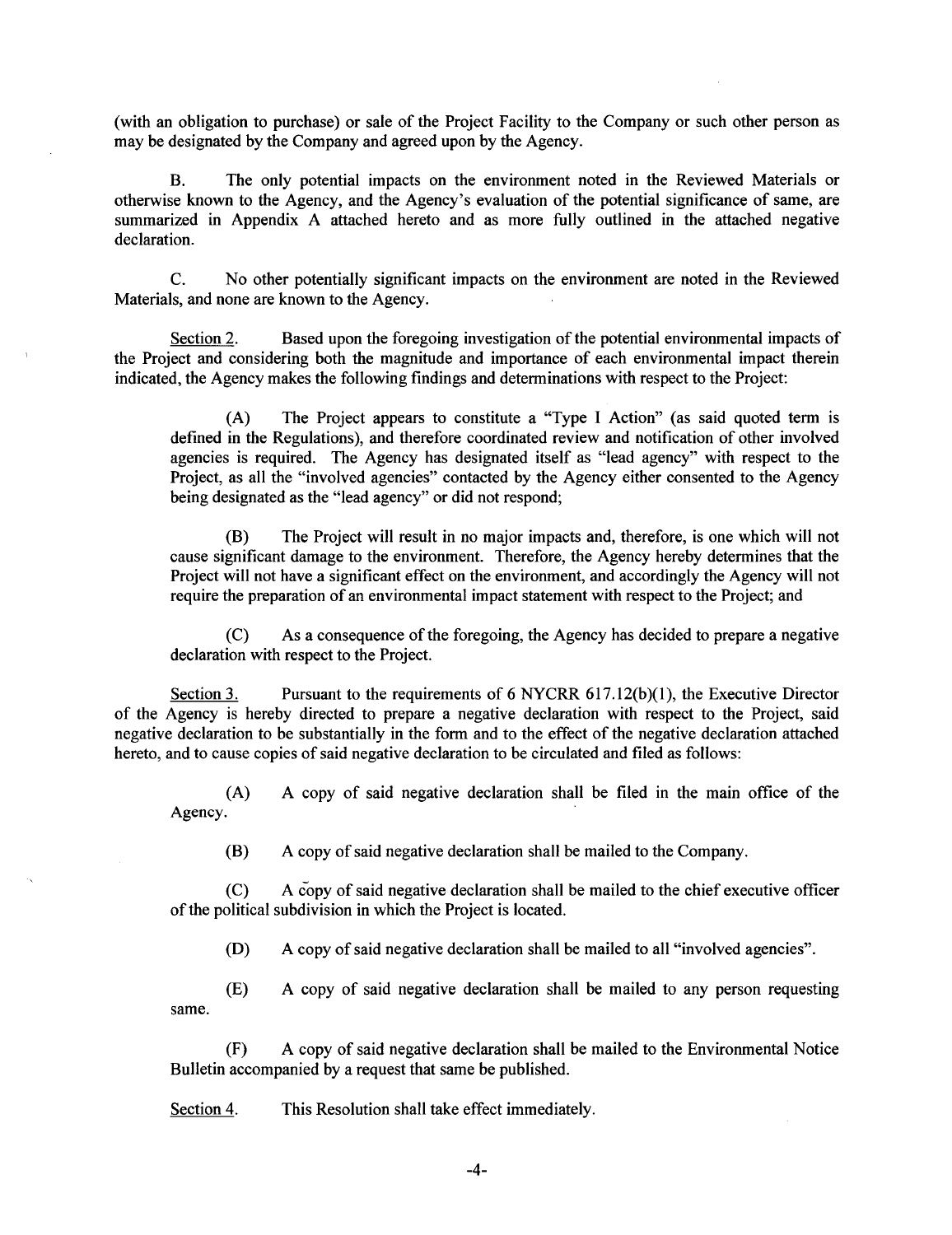The question of the adoption of the foregoing Resolution was duly put to a vote on roll call, which resulted as follows:

 $\chi$ 

| Thomas E. Buffamante     | <b>VOTING</b> | Yes |
|--------------------------|---------------|-----|
| Joseph E. Higgins        | <b>VOTING</b> | Yes |
| James J. Snyder, Jr.     | <b>VOTING</b> | Yes |
| Michael Wimer            | <b>VOTING</b> | Yes |
| <b>Brent A. Driscoll</b> | <b>VOTING</b> | Yes |
| Ginger D. Schröder       | <b>VOTING</b> | Yes |
| John Stahley             | <b>VOTING</b> | Yes |

The foregoing Resolution was thereupon declared duly adopted.

 $\bar{\mathbf{v}}$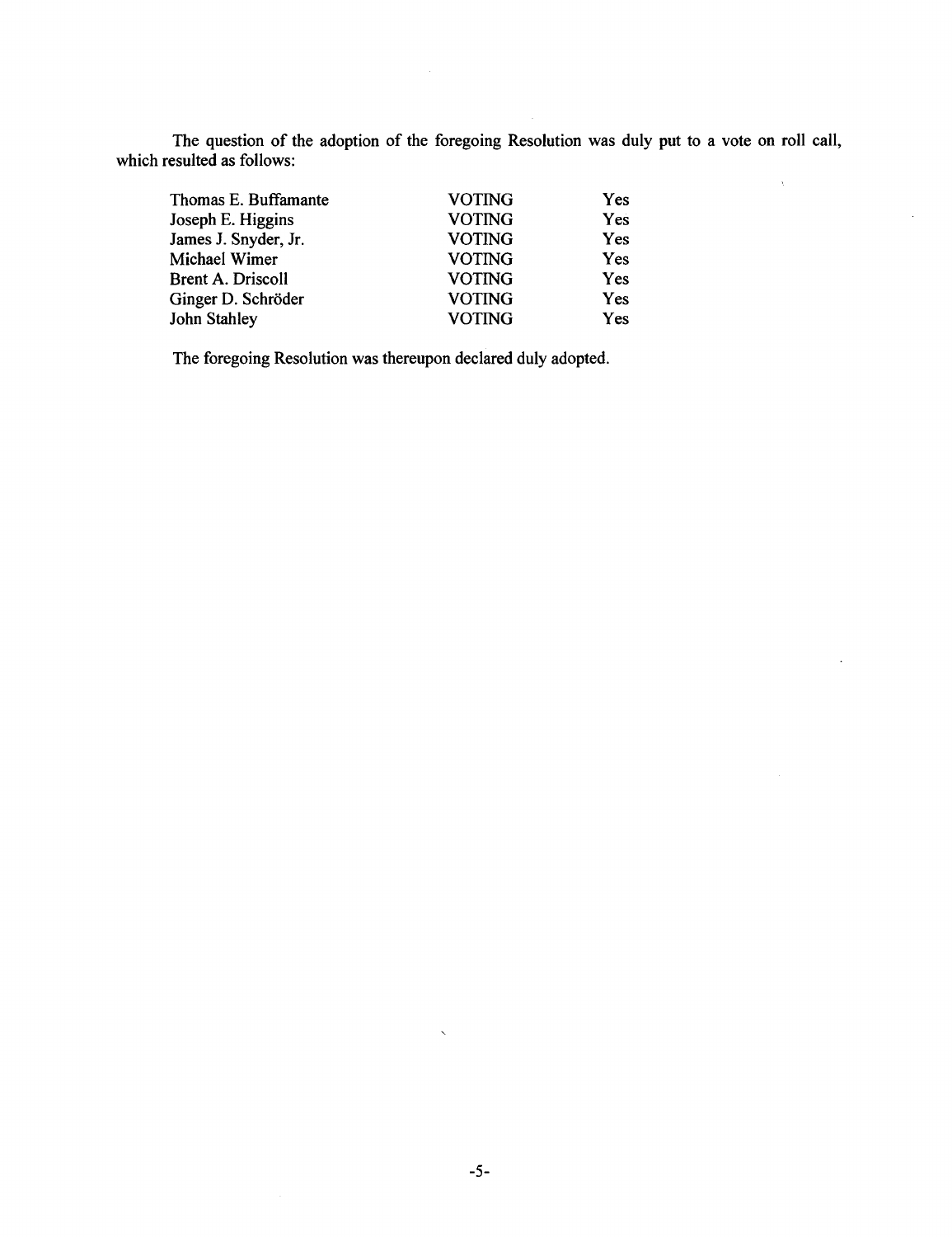## STATE OF NEW YORK )  $\overline{)}$  SS.: COUNTY OF CATTARAUGUS )

I, the undersigned ( $\Delta$ ssistant) Secretary of County of Cattaraugus Industrial Development Agency (the "Agency"), DO HEREBY CERTIFY that I have compared the foregoing annexed extract of the minutes of the meeting of the members of the Agency, including the Resolution contained therein, held on July 28, 2020 with the original thereof on file in my office, and that the same is a true and correct copy of said original and of such Resolution contained therein and of the whole of said original so far as the same relates to the subject matters therein referred to.

I FURTHER CERTIFY that (A) all members of the Agency had due notice of said meeting; (B) said meeting was in all respects duly held; (C) pursuant to Article 7 of the Public Officers Law (the "Open Meetings Law") except as modified by Executive Order 202.1, as supplemented, said meeting was open to the general public, and due notice of the time and place of said meeting was duly given in accordance with such Open Meetings Law; and (D) there was a quorum of the members of the Agency present, either in-person or appearing telephonically in accordance with Executive Order 202.1, as supplemented, throughout said meeting.

I FURTHER CERTIFY that, as of the date hereof, the attached Resolution is in full force and effect and has not been amended, repealed or rescinded.

IN WITNESS WHEREOF, I have hereunto set my hand and affixed the seal of the Agency this day of July, 2020.

(SEAL)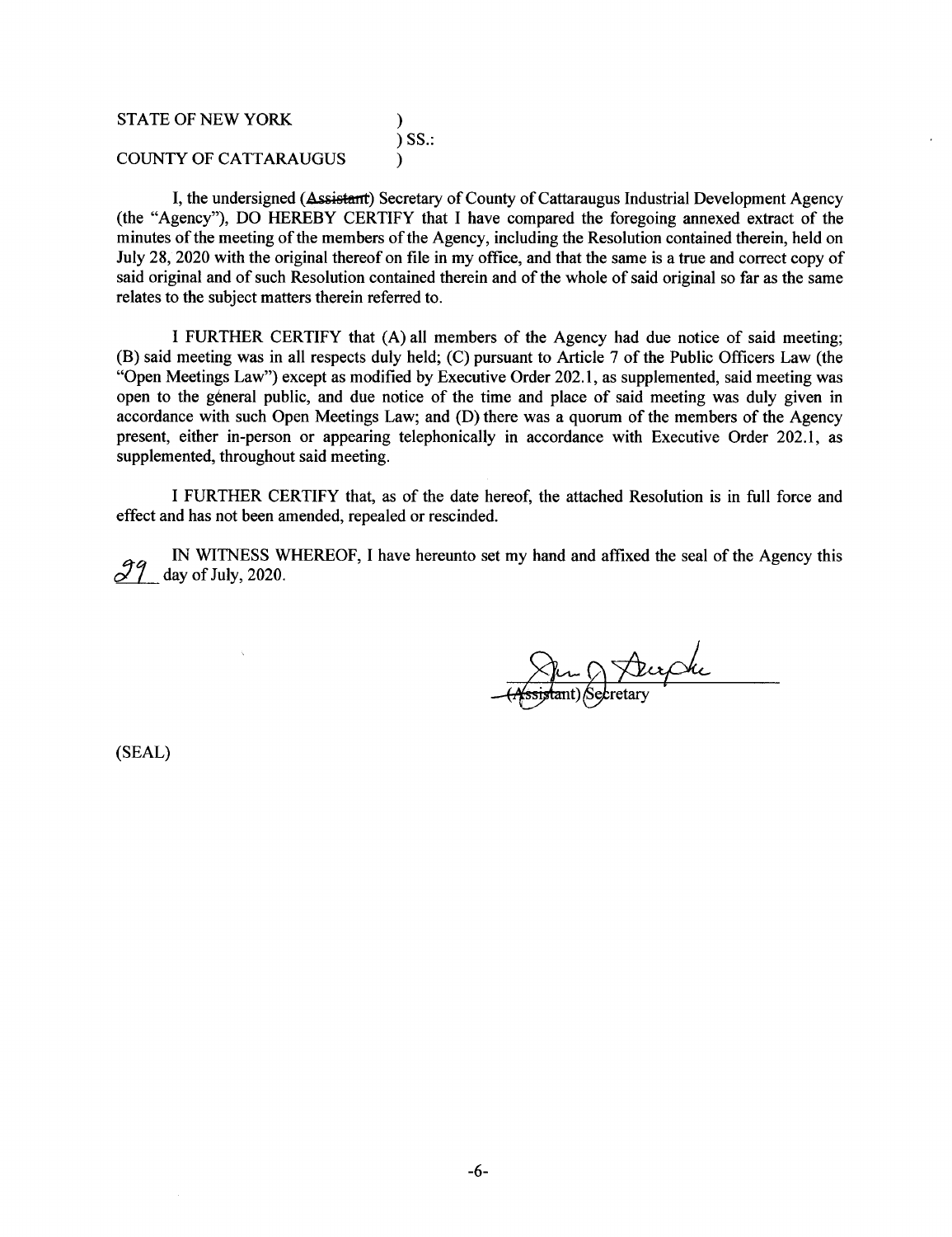### APPENDIX A

## **Portville CSG 1 LLC Project Town of Portville, cattaraugus County, New York FEAF Part 3 - Additional Information**

Portville CSG 1 LLC is proposing to construct a 4.55MWac ground-mounted solar farm and associated electrical appurtenances to the east of E Windfall Rd in the Town of Portville, Cattaraugus County. The solar photovoltaic (PV) system is proposed for installation within an approximate 19.8-acre site. The project will provide clean energy in accordance with strategies identified to support NYS's attainment of 70% renewable energy by 2030 as outlined in Governor Cuomo's Reforming the Energy Vision Initiative (REV).

A new solar farm will be constructed within a 19.8-acre site, located within an approximately 26.5 acre parcel. The site will consist of photovoltaic cell racks along with balance of system equipment including but not limited to switchboards and transformers mounted on concrete pads, and a 16-ft wide access road to allow appropriate access during construction and future maintenance activities. The electrical wiring for the project will be predominantly underground, but will tie into National Grid's distribution line via pole mounted, overhead wiring.

The Cattaraugus County Industrial Development Agency (IDA) received comments from both the New York State Department of Environmental Conservation (NYSDEC) and the New York State Department of Agriculture & Markets (Ag & Markets) during coordinated review.

### NYSDEC Comments:

- 1.) The NYSDEC indicates that NYS Freshwater Wetland PV-9 is partially within the project. C&S completed a wetland delineation on site, and provided NYSDEC a copy of the accompanying report. NYSDEC has indicated that the boundaries of on-site resources are accurately depicted. The delineated wetland boundaries have been placed on base maps, and project activities are located outside the regulated wetland and associated adjacent area. No impacts to NYS regulated wetlands will occur.
- 2.) NYSDEC expressed concern for Haskell Creek, a NYSDEC protected stream, which occurs near the project area. Project activities are located outside the regulated footprint of the stream, and therefore a permit under Article 15 Use and Protection of Water is not necessary. A potential secondary impact to these resources could occur during construction associated with introduction of silt laden stormwater runoff. The project will employ appropriate soil erosion and sediment controls during construction, which will reduce the potential for silt-laden stormwater to enter regulated resources.
- 3.) NYSDEC indicates that if project activities will involve land disturbance in excess of 1 acre of land, the developer is required to obtain coverage under the State Pollutant Discharge Elimination System General Permit for Stormwater Discharges from Construction Activity (GP-0-20-001).

New York State stormwater regulations mandate that the owner or operator of a construction project that will involve soil disturbance of one or more acres must obtain coverage under the State Pollutant Discharge Elimination System (SPDES) General Permit for Stormwater Discharges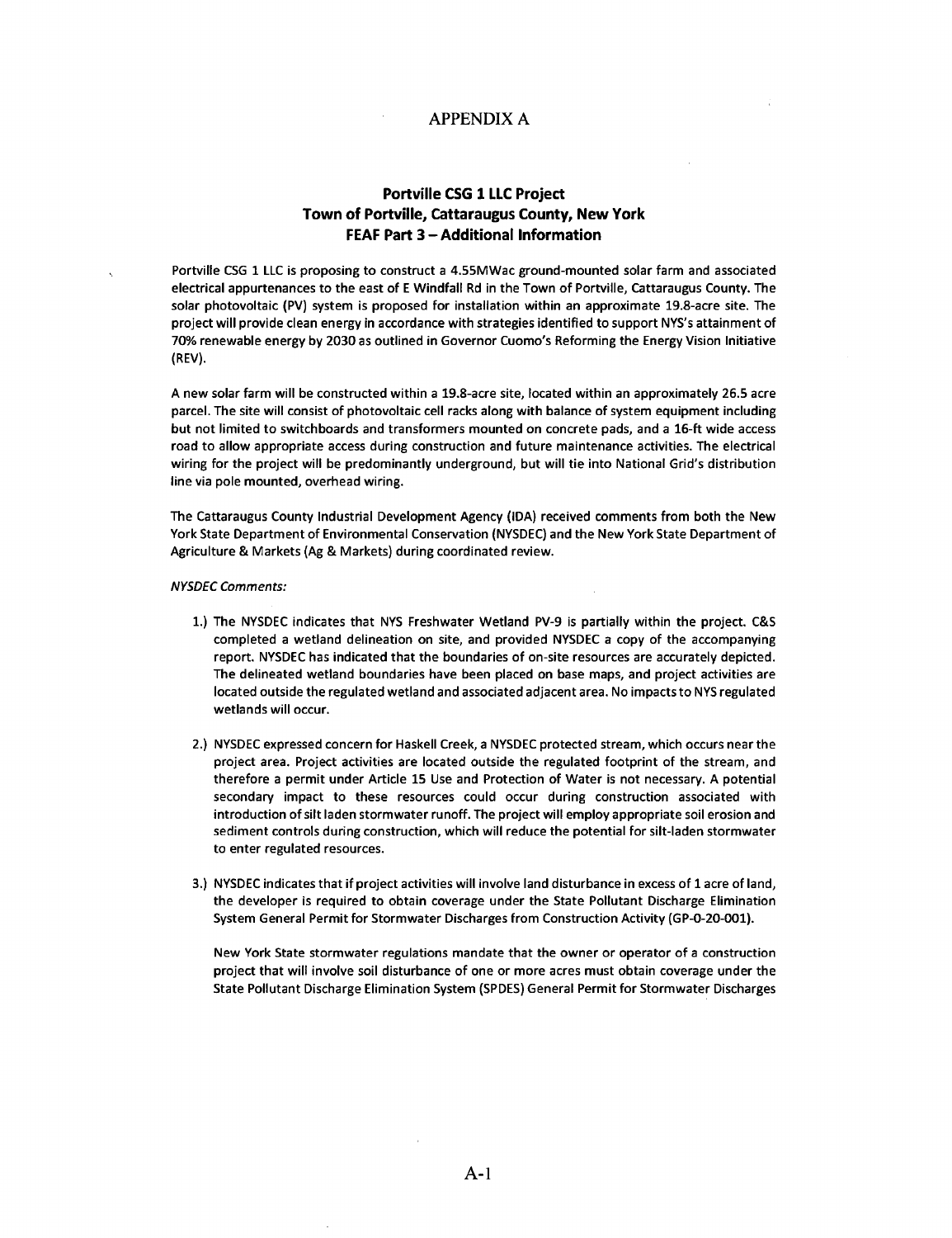from Construction Activity. The Project is designed to minimize soil disturbance; however, coverage under NYSDEC SPDES General Permit for Stormwater Discharges from Construction Activity, General Permit Number GP-0-20-001, effective January 29, 2020 through January 28, 2025 is required.

In addition to the requirements set forth in the NYSDEC SPDES General Permit GP-0-20-001, the NYSDEC issued a solar specific technical memorandum titled "Solar Panel Construction Stormwater Permitting/SWPPP Guidance" on April 5th, 2018. This memorandum outlines criteria that solar panels need to meet in order to be considered pervious area. If the solar panel design does not meet the criteria outlined within the memorandum, the solar panels are to be considered impervious area and treated for water quality and peak flow rate mitigation. This project is designed to construct the solar panels in a manner that will meet the criteria outlined within this memo and therefore negate the requirement to provide water quality volume treatment and peak flow rate mitigation. Access roads will be constructed using permeable materials; this also negates the requirement to provide water quality volume treatment and peak flow rate mitigation.

Preparation of a SW PPP and submittal of the Notice of Intent will occur prior to construction. The SWPPP will be prepared consistent with NYSDEC criteria, and no construction will occur prior to acknowledgement by NYSDEC that the SWPPP is approved. The developer will provide the IDA with documentation received from NYSDEC. The SWPPP will be prepared consistent with NYSDEC criteria, including the aforementioned solar panel SWPPP guidance. The proposed project does not contain extraordinary circumstances, and will not require deviation from NYSDEC criteria. No difficulty in obtaining consistency with NYSDEC SDPES General Permit GP-0-20-001 is assumed.

- 4.) NYSDEC indicates that the project, as presently designed, avoids impacts to waters of the U.S, and that if the project changes such that federally regulated resources may be impacted then issuance of a Section 401 Water Quality Certification is required. This comment is noted. At this time, no impacts to federally regulated waters of the United States will occur.
- 5.) NYSDEC indicates that the Town of Portville Flood Insurance Rate Map indicates the project is in close proximity to the FEMA-mapped 100-year floodplain. The proposed project is not located within the 100-year floodplain. No impacts associated with flooding will occur as a result of this project.

### Ag & Markets Comments

Ag & Markets indicates that the proposed project is located within a county-adopted State-certified Agricultural District No. 5, in the Town of Portville. Section 305(4) of the Agriculture and Markets Law (AML) requires state agencies to file a Notice of Intent (NOi) with the Commissioner of Agriculture and Markets and the County Agricultural and Farmland Protection Board for projects they fund. The developer intends to receive funds from the New York State Energy Research and Development Authority (NYSERDA) under the Sun Commercial and Industrial program. As such, NYSERDA is required to submit an NOi to Ag Markets. NVSDERDA submitted an NOi on June 26, 2020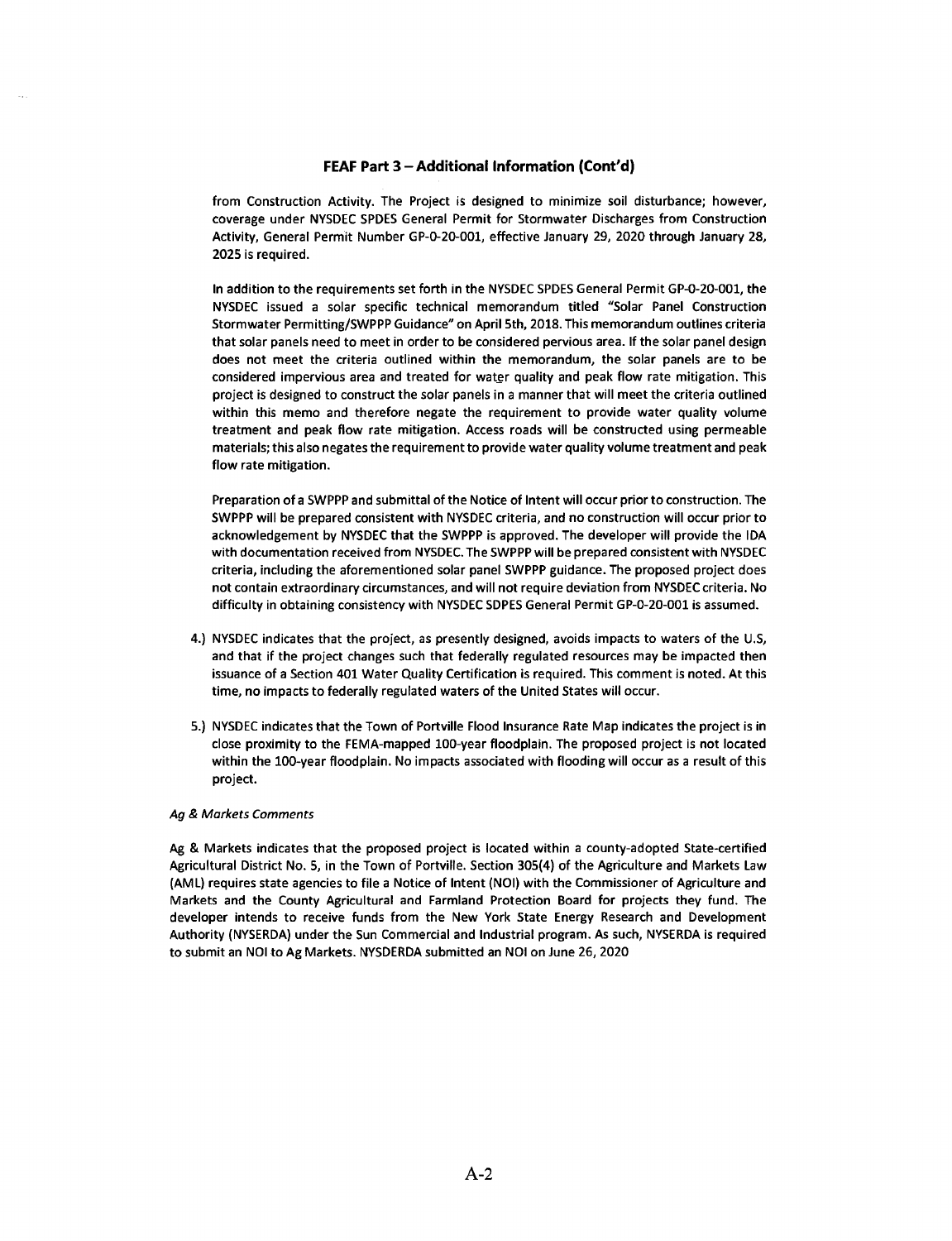Ag & Markets determined the Final NOI was complete on July 17, 2020 and issued a *preliminary* determination that additional mitigation in the form of a monetary payment used to acquire a conservation easement may be an acceptable mitigation alternative. The Department will continue to review the proposed action during a forty-five day period that commenced on July 17, 2020. It is ultimately up to NYSERDA to reject or accept the alternatives proposed by the Ag & Markets Commissioner. See 1 NYCRR 371.lO{b). *If* NYSE RDA determines a monetary payment for a conservation easement is appropriate mitigation, Portville CSG 1 LLC will comply with such mitigation.

*1.) Impact an land* - The proposed project will have a small impact on land. The PV array will occupy 19.8 acres of land; however, impact to the ground is minimal. The solar modules are mounted on steel poles that are driven or screwed into the ground causing minimal soil disruption. The racking rows are spaced at approximately 12 feet from one another, and therefore a significant portion of the 19.8-acre footprint will be grassland with no soil disturbance. Minimal grading earthwork (approximately 0.50 acres) will be required within the southeast portion of the site to obtain necessary slopes for the array. A 16-foot wide access road (approx. 1,160 linear feet) will be constructed in order to maintain the site. The road will be constructed using pervious materials/methods.

Lastly, the duration of the project's construction is estimated at approximately 6-months. Construction activities typically result in potential impacts associated with dust, stormwater, and noise. These potential impacts are minimized as a result of the following measures:

- The developer will implement best management practices for dust control.
- Stormwater impacts will be addressed by implementation of erosion and sediment controls during construction.
- The proposed project will cause a temporary increase in ambient noise levels from the operation of construction equipment. Measures to minimize noise impacts during construction will include adherence to local ordinances for working hours and inspection of equipment for proper muffling.

As such, the impact on land associated with this project is not considered a significant environmental impact.

2.) Impact on geological features - The project site does not contain known unique or unusual land forms (e.g. cliffs, dunes, minerals, fossils, caves). No impact to significant geologic features will occur because of the proposed project.

*3.) Impacts an surface water* - The project will not involve impacts to surface waters. There are no surface waters within the project footprint. Potential impacts to nearby surface waters from construction will be avoided by implementation of appropriate soil erosion and sediment controls.

A formal wetland delineation was completed for the project. Federal and state regulated wetlands are delineated near the project; however, no wetlands (and associated regulated adjacent area) occur within the project footprint. No impacts to wetland areas will occur as a result of this project.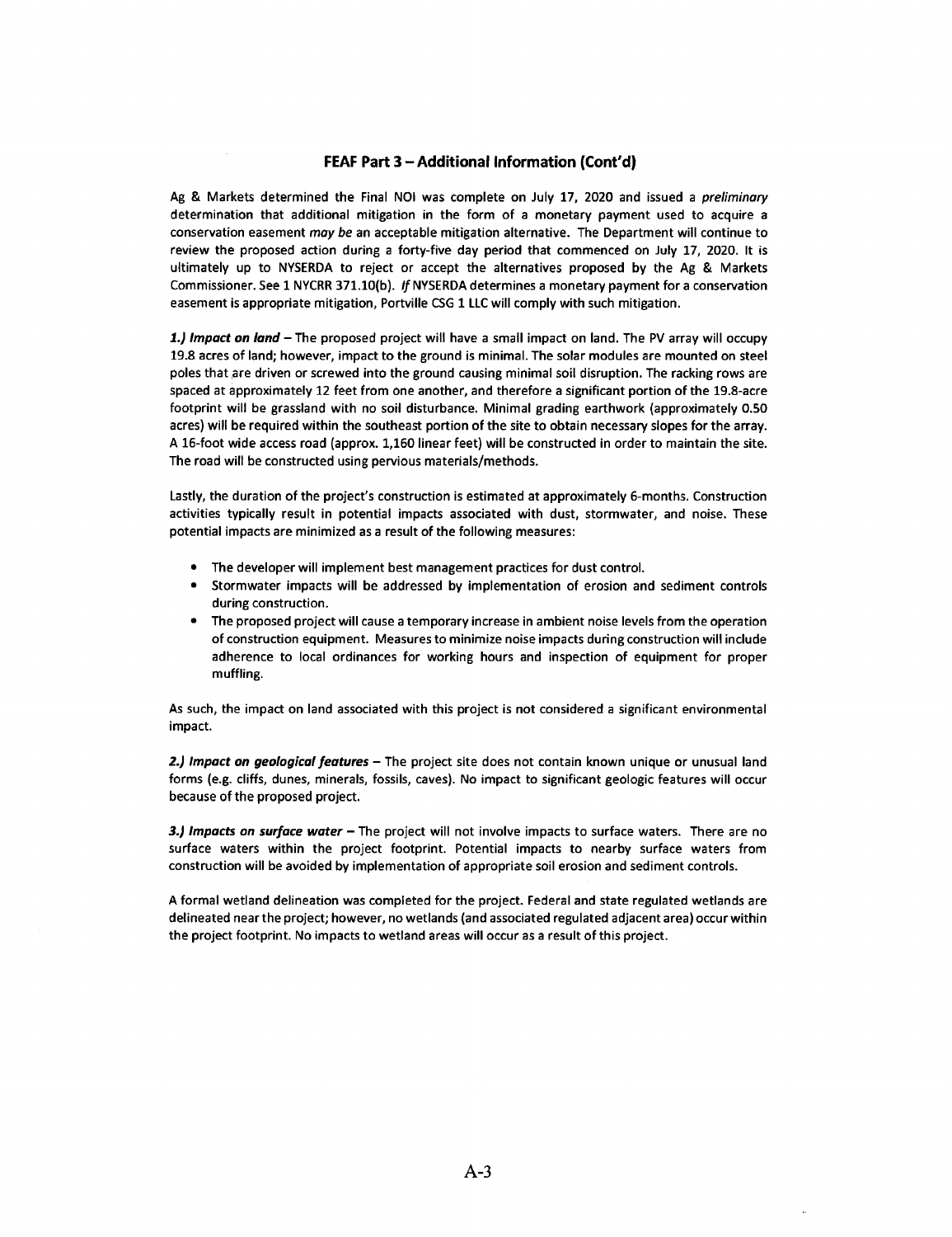*4.) Impact on groundwater-The* project is located within the footprint of a primary aquifer and principal aquifer. NYSDEC defines principal aquifers as "aquifers known to be highly productive or whose geology suggests abundant potential water supply, but which are not intensively used as sources of water supply by major municipal systems at the present time."

The project does not involve use or disposal of hazardous materials, or the bulk storage of petroleum or chemical products that could potentially contaminate local groundwater supplies. In addition, no change in drainage patterns, or increase in imperivous surfaces is anticipated as a result of this project.

*5.) Impact on flooding-The* proposed project is not located within the 100-year floodplain. No impacts associated with flooding will occur as a result of this project.

*6.) Impacts on air* - The USEPA, through the federal Clean Air Act (CAA), has established National Ambient Air Quality Standards (NAAQS) for six criteria pollutants: carbon monoxide (CO), sulfur dioxide (SO2), nitrogen dioxide (NO2), particulate matter (PMlO and PM2.5), ozone, and lead. An area that violates a national primary or secondary NAAQS for one or more of the USEPA designated criteria pollutants is referred to as non-attainment. A maintenance area is one that has previously been in violation of the NAAQS but has since implemented an avoidance plan and has had no additional violations over an extended period of time. The project is located in Cattaraugus County. According to the USEPA Green Book (current as of June 30, 2020), cattaraugus County is currently in attainment for all criteria pollutants.

Air emission sources require consistency with State and federal air quality standards. The New York air permitting program regulates sources of air pollution. The program is required under provisions set forth in the federal Clean Air Act and New York State regulation (6 NYCRR Part 201). NYSDEC Division of Air Resources administers the air program. The proposed project does not include equipment that requires registration or permitting from New York State's air program.

No impacts to air quality will occur as a result of this project.

*7.) Impacts on plants and animals* - The United States Fish and Wildlife Service (USFWS) utilizes the Information, Planning and Conservation (IPaC) system as a tool for streamlining the environmental review process. The IPaC system provides a species list that identifies threatened, endangered, proposed and candidate species, as well as proposed and final designated critical habitat, that may occur within the boundary of the study area and/or may be affected by the proposed project.

According to the USFWS IPaC System Official Species List dated April 30, 2020 (See Appendix **"A"),** four federally listed species are known to occur in the vicinity of the proposed project area: northern longeared bat (Myotis septentrionalis), clubshell (Pleurobema clava), northern riffleshell (Eploblasma torulosa rangiana), and rayed bean (Villosa fabalis). According to the IPaC system (see Appendix "A"), there are no critical habitats located within the property and no other federally threatened or endangered species, or environmentally-sensitive habitat areas were identified.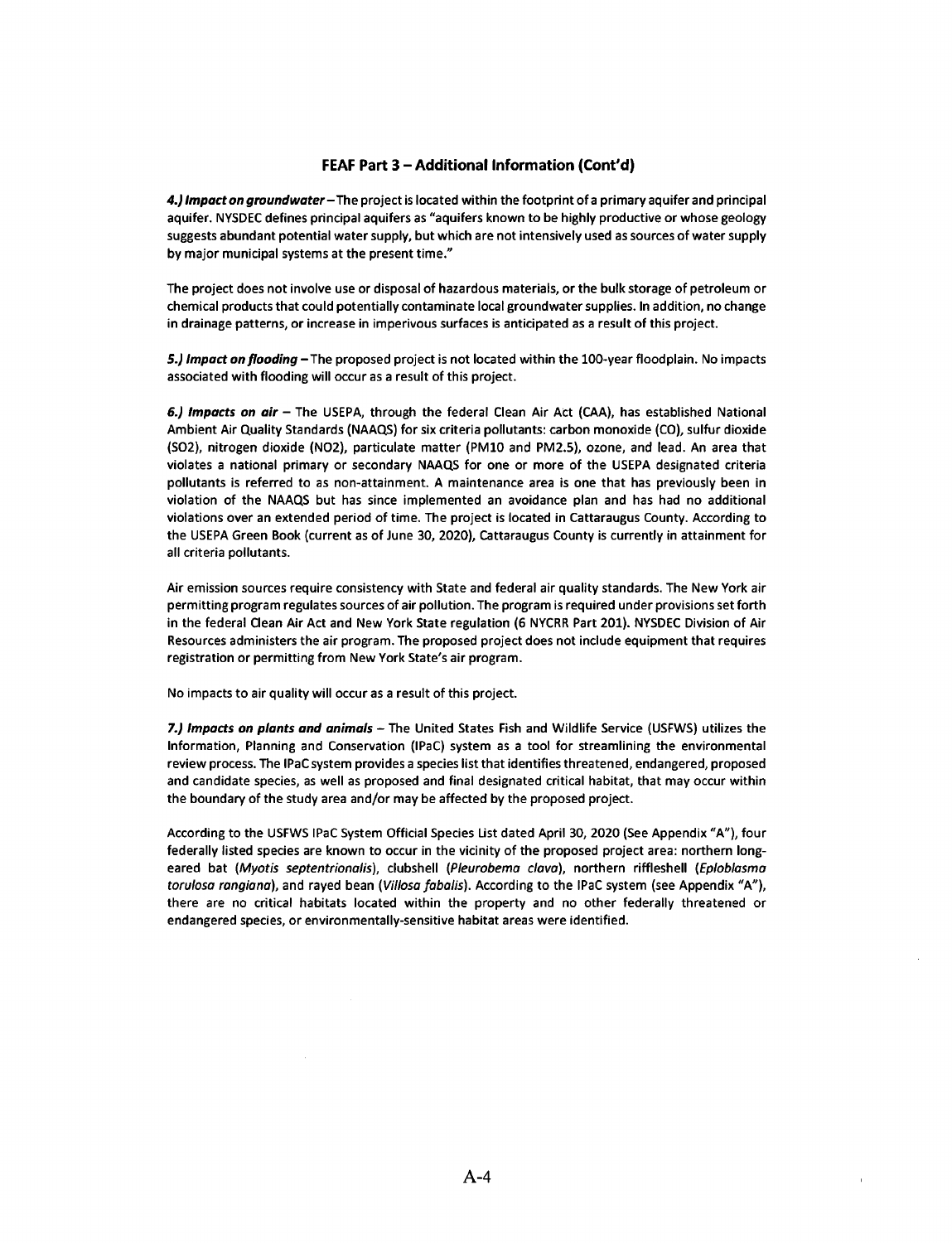C&S conducted a project screening utilizing the NYSDEC EAF Mapper to identify the potential of any significant habitats, endangered, threatened, or rare species, or species of special concern within or near the project area. The NYSDEC EAF Mapper indicates that there are no known records of the bat and mussel species listed above.

#### Northern long-eared bat

The northern long-eared bat is listed as threatened at the state and federal level. The northern longeared bat winters in caves and mines and migrates seasonally to summer roosts in dead and decadent trees. Northern long-eared bats are typically associated with mature interior forest and tend to avoid woodlands with significant edge habitat. They may prefer cluttered or densely forested areas including in uplands and at streams or vernal pools. They may use small openings or canopy gaps as well. Some research suggests that northern long-eared bats forage on forested ridges and hillsides rather than in riparian or floodplain forests. captures from New York suggest that northern long-eared bats may also be found using younger forest types. This species selects day roosts in dead or live trees under loose bark, or in cavities and crevices, and may sometimes use caves as night roosts. They may also roost in buildings or behind shutters. A variety of tree species are used for roosting. The structural complexity of surrounding habitat and availability of roost trees may be important factors in roost selection. Roosts of female bats tend to be large diameter, tall trees, and in at least some areas, located within a less dense canopy. Northern long-eared bats hibernate in caves and mines where the air temperature is constant, preferring cooler areas with high humidity.

No tree removal will occur within the project limits, and therefore no potential habitat loss will occur. According to publicly available USFWS data, there are no known northern long-eared bat roost trees in Cattaraugus County. USFWS data indicate the nearest northern long-eared bat hibernaculum is located about forty miles northeast near Portageville.

The northern long-eared bat was listed as threatened under ESA on April 2, 2015. The USFWS issued a 4(d) rule for this species, which was published in the Federal Register on January 14, 2016. The 4(d) rule prohibits "incidental take" within white-nose impacted areas of the northern long-eared bat's range when a proposed action is within a known hibernaculum, includes tree removal within 0.25 mile of a known hibernaculum, or cuts or destroys a known, occupied maternity roost tree or other trees within a 150-foot radius from the maternity roost tree during the pup season from June 1 through July 31. Incidental take for other activities is covered under the Programmatic Biological Opinion associated with the 4(d) rule. Notably, "incidental take" is defined by the ESA as take that is "incidental to, and not the purpose of, the carrying out of an otherwise lawful activity." For example, harvesting trees may result in a "take" of bats that are roosting in the trees, but the purpose of the activity is not to harm bats.

No suitable summer habitat exists in the anticipated project work limits, and data indicate the Project is not within 0.25 mile of a hibernaculum or within 150 feet of a known maternity roost. As a result, no avoidance or minimization measures are required to maintain consistency with ESA and the 4(d) rule established by the USFWS. C&S consulted with the IPaC in order to obtain a consistency determination (for non-federal actions) from USFWS with regard to the 4(d) rule. Attached in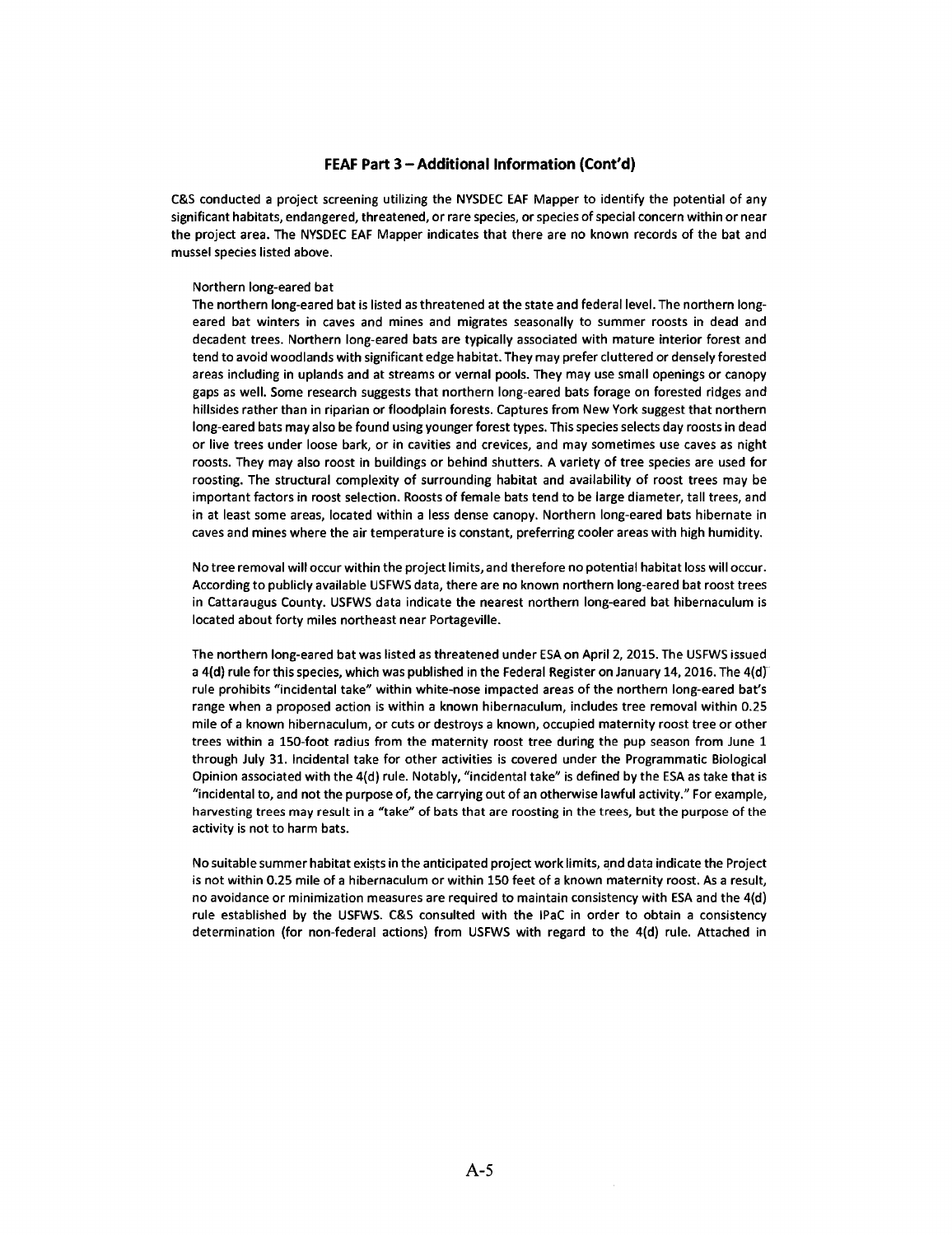Appendix "A" is a letter from USFWS indicating the project is consistent with the 4(d) rule, an no further action is necessary.

In New York, a permit is required for the "take" of protected species under the Uniform Procedures Act that includes direct impact to the species as well as adverse modification to habitat. The New York State Department of Environmental Conservation (NYSDEC) considers impacts to "occupied" habitat as well as direct impacts to the species. NYSDEC requirements for northern long-eared bat protection are consistent with USFWS in areas that are not considered "occupied habitat". NYSDEC defines occupied habitat as those areas within five (5) miles of a known hibernacula, or 1.5 miles from a documented summer occurrence. The proposed Project is not considered to be within occupied habitat, therefore no further action is warranted with regard to this species.

### Clubshell

The clubshell is a freshwater mussel listed as endangered at the federal level. Its historical range included Alabama, Illinois, Indiana, Kentucky, Michigan, Ohio, Pennsylvania, Tennessee, and West Virginia. In New York, it exists primarily in the Alleghany basin and Cassadaga Creek. The larval stage of this species is spent in the gills of host fish. When it reaches its juvenile stage it detaches from its host and settles into streambeds as an adult for up to fifty years. Its population in New York is declining, largely due to pollution from agricultural runoff and industrial waste, and also from the increasing competition of zebra mussels.

The preferred habitat of the clubshell is small to medium sized streams with a low gradient and clean, loose sand and gravel, where it can bury itself several inches into the substrate. It also requires a steady population of host fish to carry its larva.

The clubshell was listed as endangered on January 22, 1993, and is protected under Section 7(a) of the Federal Endangered Species Act. This project does not involve work in streams or open waters, and so no impact to clubshells will occur.

#### Northern Riffleshell

The northern riffleshell (hereinafter "riffleshell") is a freshwater mussel found in a wide variety of streams and rivers, ranging from small to large. Its reproduction cycle requires an undisturbed habitat with sufficient fish populations to act as a host for the larval stage, in which the larval riffelshells attach to the gills and fins of their hosts until they reach their juvenile stage. During adulthood, the mussel buries itself into the bottom of streams and rivers in firmly packed sand and gravel.

The greatest threats to this species are loss of habitat due to flooding, which reduces its sand and gravel habitat as well as suitable host fish populations. It has no specific range in New York State, however the riffleshell has been known to occupy the Cassadaga and Conewango Creeks, and possibly the Alleghany basin as well. This project does not involve work in streams or open waters, and so no impact to this species will occur.

Rayed Bean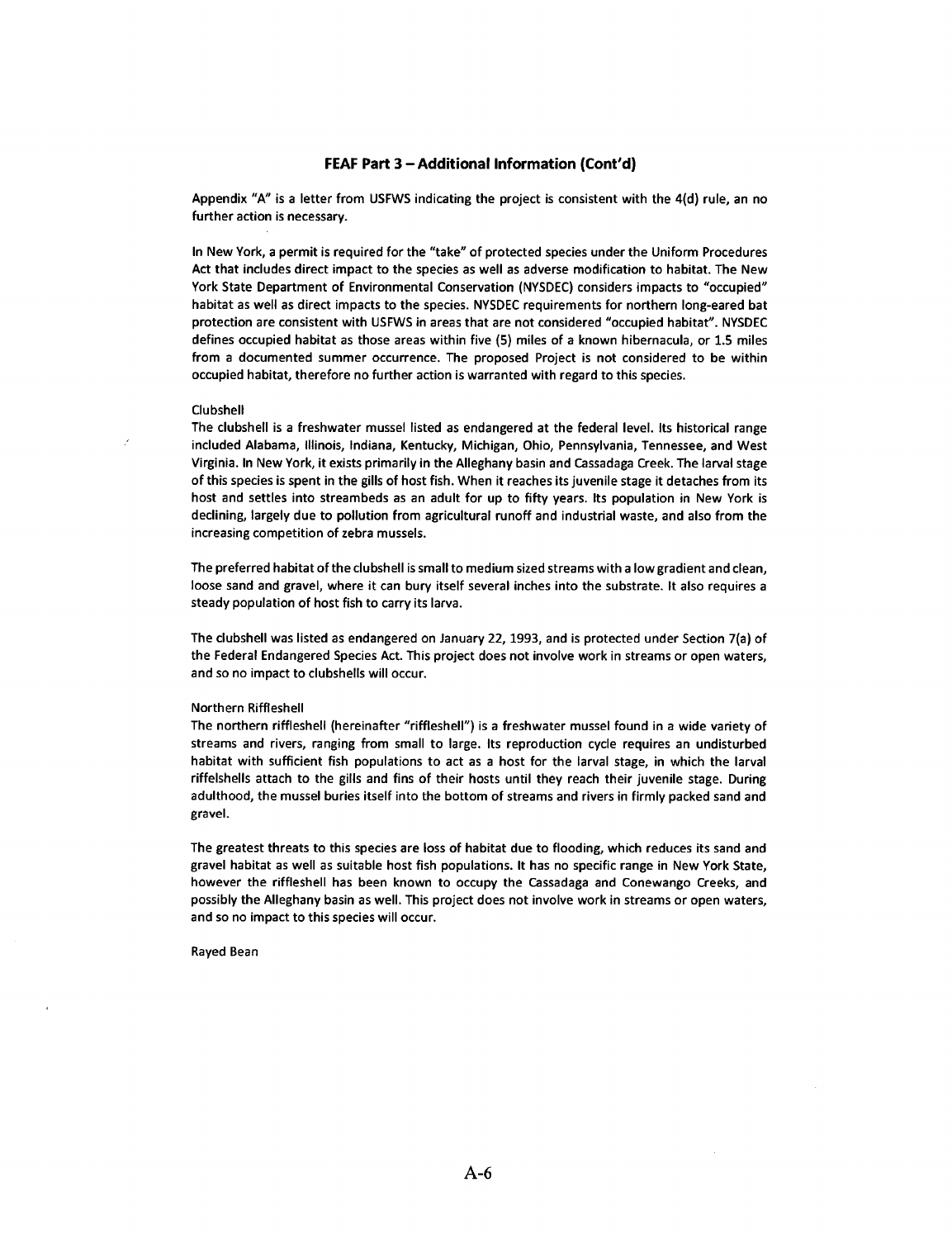The rayed bean is a freshwater mussel that is highly sensitive to pollution, eutrophication, and habitat perturbation, limiting its habitat to high quality streams and small rivers. Adult rayed beans reside along or near the stream edge, burying themselves deep into the sand and gravel among the roots of aquatic vegetation. Though rare, it can sometimes be found in the Great Lakes and in larger rivers. In New York, the rayed bean is limited to six waterbodies within the Alleghany basin.

The species was listed as endangered in February 2012, at both the federal and state level. This project does not include work in streams or other open waters, and therefore no incidental take or alteration of habitat is anticipated.

The existing site is an active agricultural field; aerial photogprrahy indicates this property has been an active farm field since the 1950s. As such, existing wildlife habitat is limited. Habitat suitability for a number of small mammals and birds will improve post-construction due to the amount of grassland habitat provided by the array.

The action will not result in a substantial loss, reduction, degradation, disturbance, or fragmentation of native species habitats or populations. As previously mentioned, the Project site is comprised of previously disturbed and maintained vegetative cover types. No significant impact to wildlife is anticipated as a result of this Project.

*8.) Impacts on agricultural resources* - The project is located in a New York State Agricultural District. Given that funding is sought from NYSERDA's NY-Sun program, NYSERDA is responsible for coordinating the project with the New York State Department of Agriculture & Markets in accordance with Ag & Markets law Section 305(4). The project is currently under review with the Ag & Markets Commissioner and a final determination of recommended mitigation will be sent to NYSERDA no later than August 31, 2020. However, pursuant to 1 NYCRR 371.l0(b), it is ultimately up to NYSERDA to reject or accept the alternatives proposed by the Ag & Markets Commissioner. Based on conversations with NYSERDA counsel, they do not typically require monetary mitigation to be used for a conservation easement because (i) the soil will not be substantially disturbed/removed off-site; (ii) a mitigation fee is not economically feasible; (iii) the project will serve a public benefit that cannot otherwise be achieved; and (iv) the site will be returned to its original condition at the end of the project. Notwithstanding the foregoing, should Ag & Markets make a final determination that a mitigation fee is the recommended alternative and NYSERDA agrees, the Applicant is prepared to comply.

*9.) Impacts on aesthetic resources* - The project site does not contain, and is not located adjacent to, identified scenic/aesthetic resources. There are no officially designated federal, state, or local scenic or aesthetic resources within the vicinity of the property.

10.) Impacts on historical and archeological resources - The developer has coordinated the proposed project with the New York State Office of Parks, Recreation and Historic Preservation (OPRHP). OPRHP reviewed the project consistent with New York State Preservation Act of 1980 (Section 14.09 of the New York Parks, Recreation and Historic Preservation Law). The OPRHP has determined by letter dated September 16, 2019 (See Appendix "B"), that no properties, including archaeological and/or historic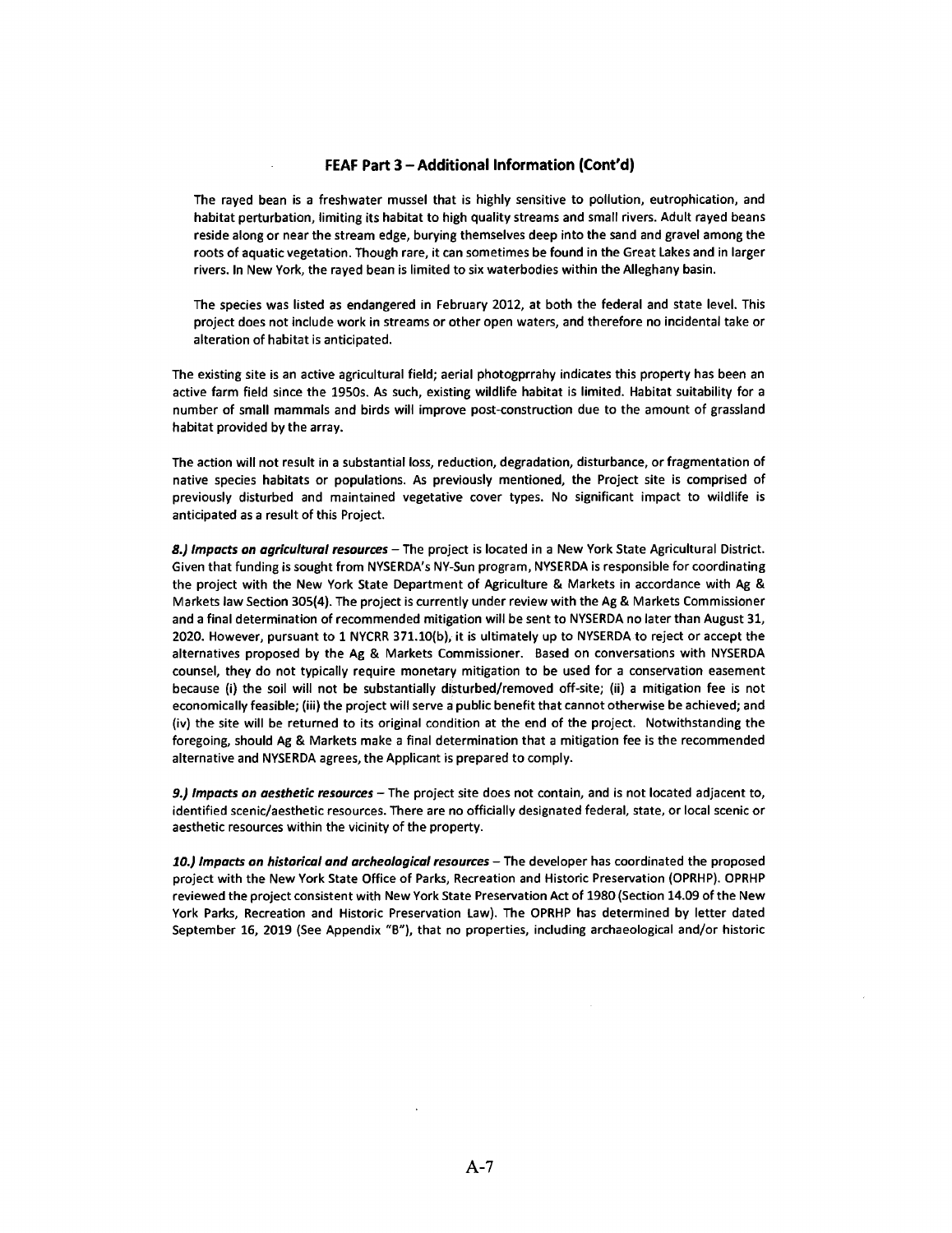resources, listed in or eligible for the New York State and National Registers of Historic Places will be impacted by this project.

*11.) Impacts* **on** *open space and recreation* -The proposed action will not result in a loss of recreational opportunities, and/or open space. There are no existing recreational opportunities on-site, and the site is not located in a designated municipal open space plan.

*12.) Impacts* **on** *critical environmental areas* - No designated critical environmental areas occur within or immediately adjacent to the property. The current action, as well as any future development, will not involve impacts to designated critical environmental areas.

*13.) Impacts* **on** *transportation-Transportation* engineers "rule of thumb" for projects requiring a traffic impact study is when a development generates 100 new trips to the adjacent street network during peak-hour. The operation of the solar facility will require infrequent maintenance activities (i.e., mowing, technical support, etc.) estimated at a few times per year. Traffic generated from maintenance is far below the 100 trip per hour threshold; the project will not result in significant traffic related impacts. Traffic levels will increase during the anticipated eight- to ten-month construction window. These temporary increases in observed traffic are temporary in nature, and are not considered significant.

*14.) Impacts* **on** *energy* - The purpose of the proposed Project is to construct and operate a PV solar array, which will generate clean and renewable solar energy (up to 4.55 megawatts AC), with electricity offtake credited to residential customers within the Town of Portville and larger National Grid Utility Territory. The Project was conceived in response to the growing need for sustainable energy sources and the State of New York's Clean Energy Standard, requiring that 70 percent of the state's electricity come from renewable energy sources such as solar and wind by 2030. Overall, the project will result in a benefit to the existing energy supply.

As with any construction project, there will be short-term increases in electrical and gasoline usage to power construction equipment and for worker travel. These impacts are not considered significant.

#### *15.) Impacts* **on** *noise, odor, and light*

Noise - Noise impacts associated with development projects can occur during both construction and post-construction related to operations. Noise levels associated with solar arrays are minimal to low volume. No significant impacts relative to noise will occur as a result of the following:

- 1.) Limited noise receptors given the rural setting adjacent the project.
- 2.) The site is buffered to the south, southwest, and east by woody areas. Vegetative buffers are proposed in the northwest corner of the site.

The proposed project will cause a temporary increase in ambient noise levels from the operation of construction equipment. Measures to minimize noise impacts during construction will include adherence to local ordinances for working hours and inspection of equipment for proper muffling. Noise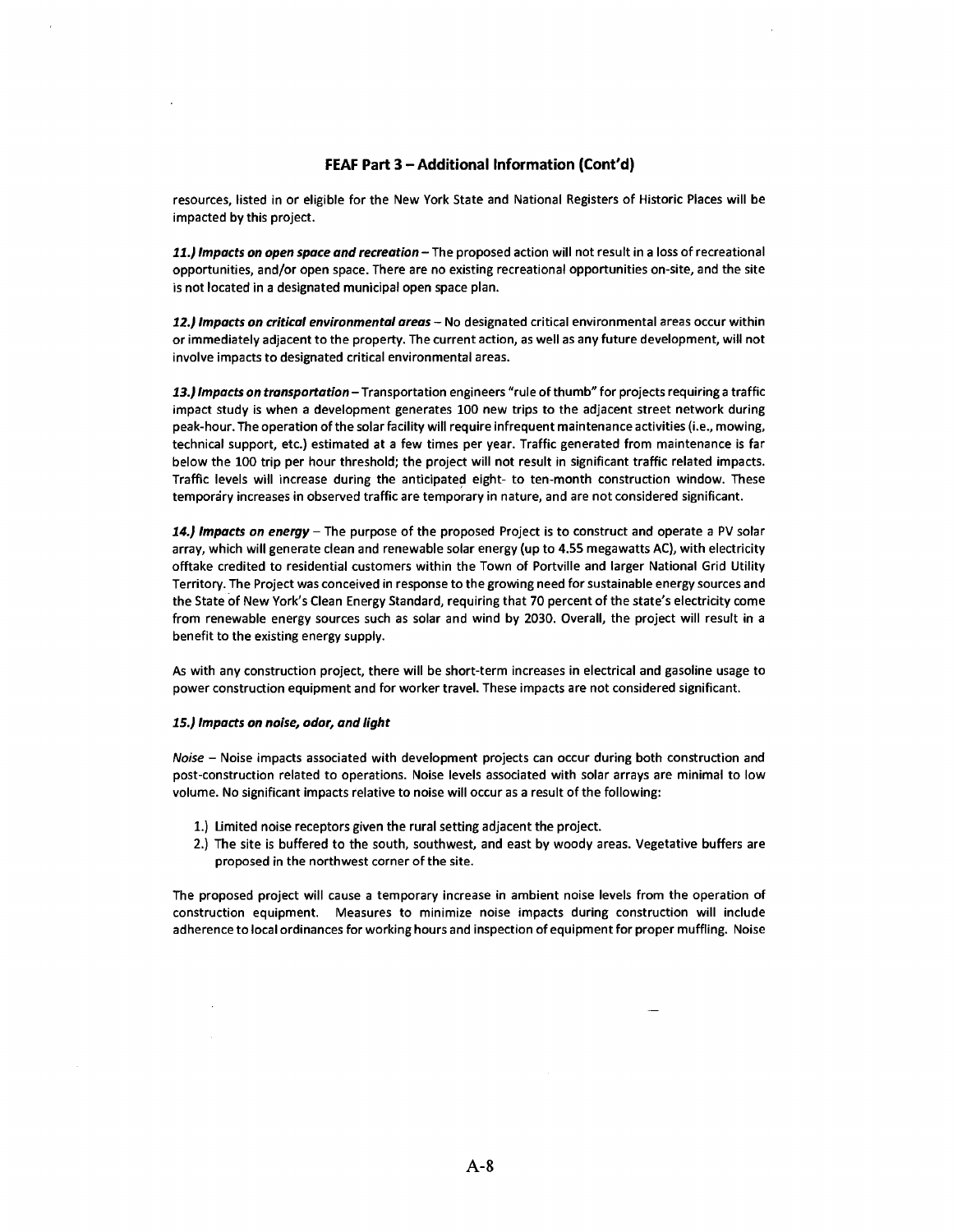levels will generally return to pre-construction levels following completion of the project. No significant noise related impacts are anticipated as a result of this project.

Odors - The proposed project will not cause an increase in odors.

*light-No* lighting is proposed for this project.

*16.) Impact on Human Health-* The generation of electricity from PV arrays is generally considered safe and effective. PV arrays do not burn fossil fuels, and subsequently these projects do not produce greenhouse gas emissions or poor air quality emissions. Solar array panel development use materials considered potentially hazardous, and therefore concern associated with the potential health impact of damaged PV panels is discussed herein.

Several types of materials are used to manufacture solar cells but the most common material is crystalline silicon, typically from quartz or sand. Crystalline silicon semiconductors are also utilized in the manufacture of integrated circuits and microchips used in personal computers, cellular telephones and other modern electronics. The outer glass cover constitutes the largest share of the total mass of a finished crystalline photovoltaic module, followed by the aluminum frame, the ethylene vinyl acetate encapsulant, the polyvinyl fluoride substrate, and the junction box. The solar cells themselves only represent about four percent of the mass of a finished module. Because solar panels are encased in heavy-duty glass or plastic, there is little risk that the small amounts of semiconductor material present can be released into the environment.

No significant impact to human health will occur as a result of this project.

17.) Consistency with community plans - The action will not result in population growth in the Town of Portville that exceeds 5%, and will not result in increasing density that will impact existing infrastructure. The project does not require a change in zoning. In summary, the proposed project will not result in the following:

- I. Increase in population within the Town
- II. Require a change in zoning or existing land use plans
- Ill. Change in the density of development that would exceed the capacity of existing infrastructure
- IV. Result in induced socioeconomic impacts from residential or commercial development

18.) Consistency with community character - The proposed action is consistent with the existing community character as described in the following bullets:

- I. No impacts to historic structures.
- II. It will not significantly increase the need for schools, parks, roads, infrastructure.
- Ill. It will not result in a significant increase in the need for emergency services.
- IV. No displacement of housing will occur.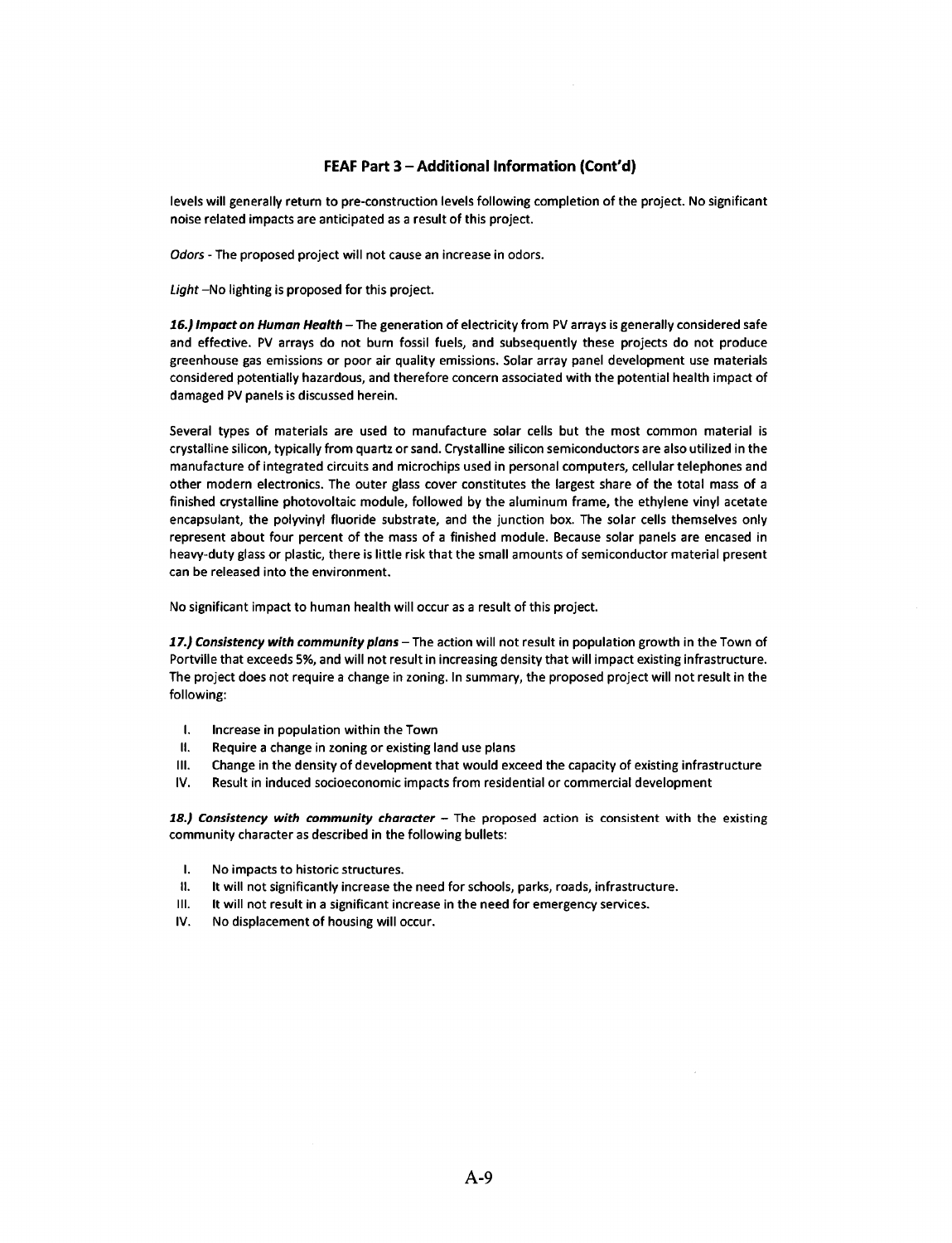Appendix A RTE Information

 $\bar{\bar{z}}$ 

 $\bar{z}$ 

 $\hat{\theta}$ 

 $\alpha_{\rm eff} \sim 10$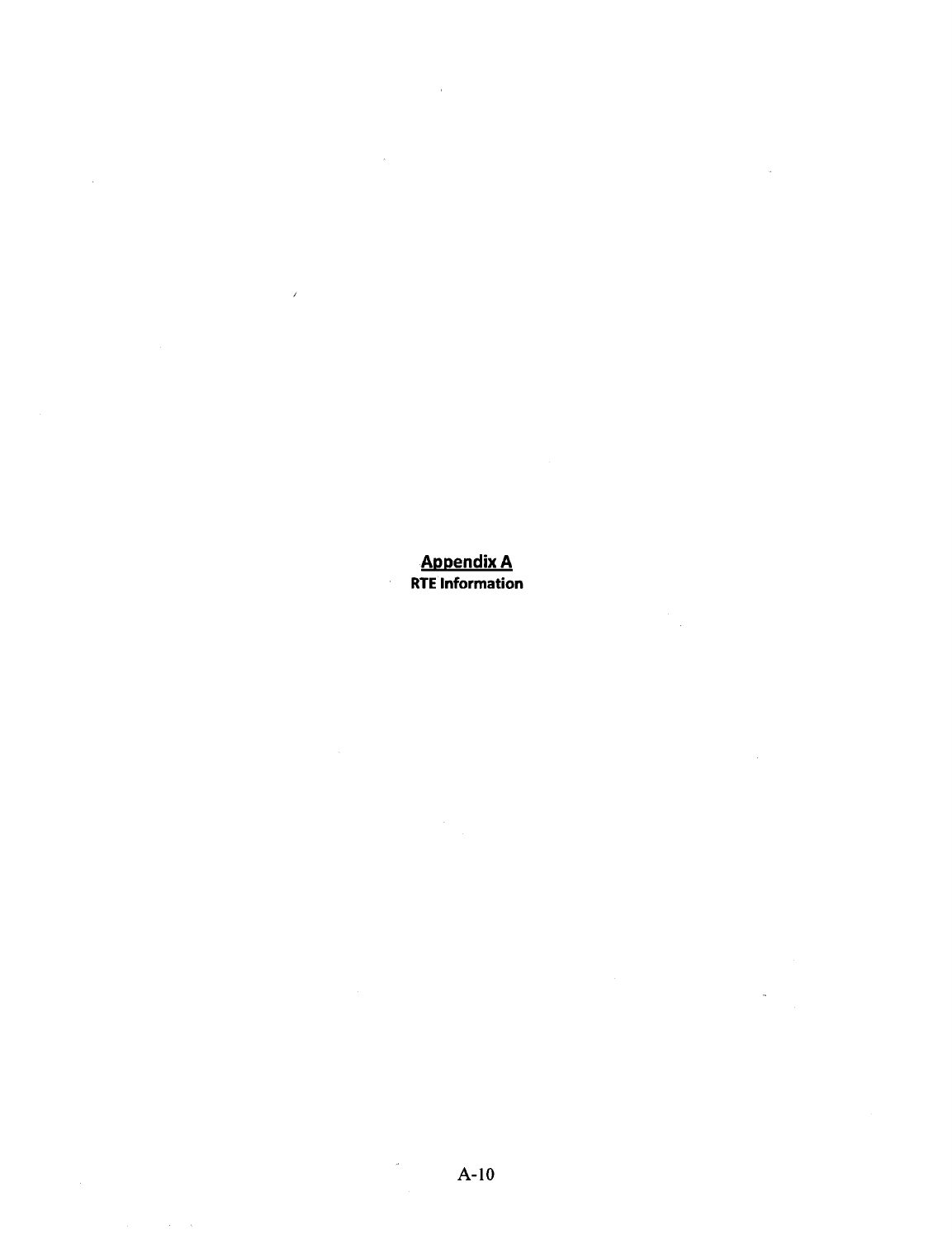

## United States Department of the Interior

FISH AND WILDLIFE SERVICE New York Ecological Services Field Office 3817 **Luker Road**  Cortland, NY 13045-9385 Phone: (607) 753-9334 Fax: (607) 753-9899 http://www.fws.gov/northeast/nyfo/es/section7.htro



### IPaC Record Locator: 231-21810280 May 19, 2020 May 19, 2020

Subject: Consistency letter for the 'Portville 1 CSG Solar Project' project indicating that any take of the northern loag-eared batthat may occur as a result of tbe Action is not prohibited under the ESA Section -4(d) rule adopted for this species at 50 CFR §17.40(0).

### Dear Bryan Bayer:

The U.S. Fish aad Wildlife Service (Service) received on May 19, 2020 your effeas determiaation for the 'Ponville 1 CSG Solar Project' (the Action) using the northern loag-eared bat (Myotis septentrionalis) key within the Information for Planning and Consultation (IPaC)  $s$ ystem. You indicated that no Federal agencies are involved in funding or authorizing this Actioa. This IPaC key assists users in determiniag whether a aon-Federal action may cause "take $^{*(11)}$  of the northern long-eared bat that is prohibited under the Endangered Species Act of 1973 (ESA) (87 Stat884, as am ended; 16 U .S.C. 1531 et seq.).

Based upoa your IPaC submission, aay take of the northern long-eared bat tbat may occur as a result of the Action is not prohibited under the ESA Section 4(d) rule adopted for this species at 50 CFR §17.40(0). Ualess the Service advises you within 30 days of the date of tbis letter tbat your IPaC-assisted determination was incorrect, this letter verifies that the Action is not likely to result in unauthorized take of the northern long-eared bat.

Please report to our office any changes to the information about the Action that you entered into IPaC, the results of any bat surveys conducted in the Action area, and any dead, injured, or sick northern long-eared bats that are found during Action lmplemeotatioo.

If your Action proceeds as described aad ao additional iafonnatioa abouttbe Action's effects oo species protected under the ESA becomes available, ao further coordination with the Service is required with respect to the northern long-eared bat.

The IPaC-assisted determination for the northern long-eared bat **doesnot** apply to the following ESA-protected species that also may occur in your Action area:

- Clubshell, Pleurobemo clovo (Endangered)
- Nortbera Riffleshell, *Epioblosma toroloso rongiono* (Endangered)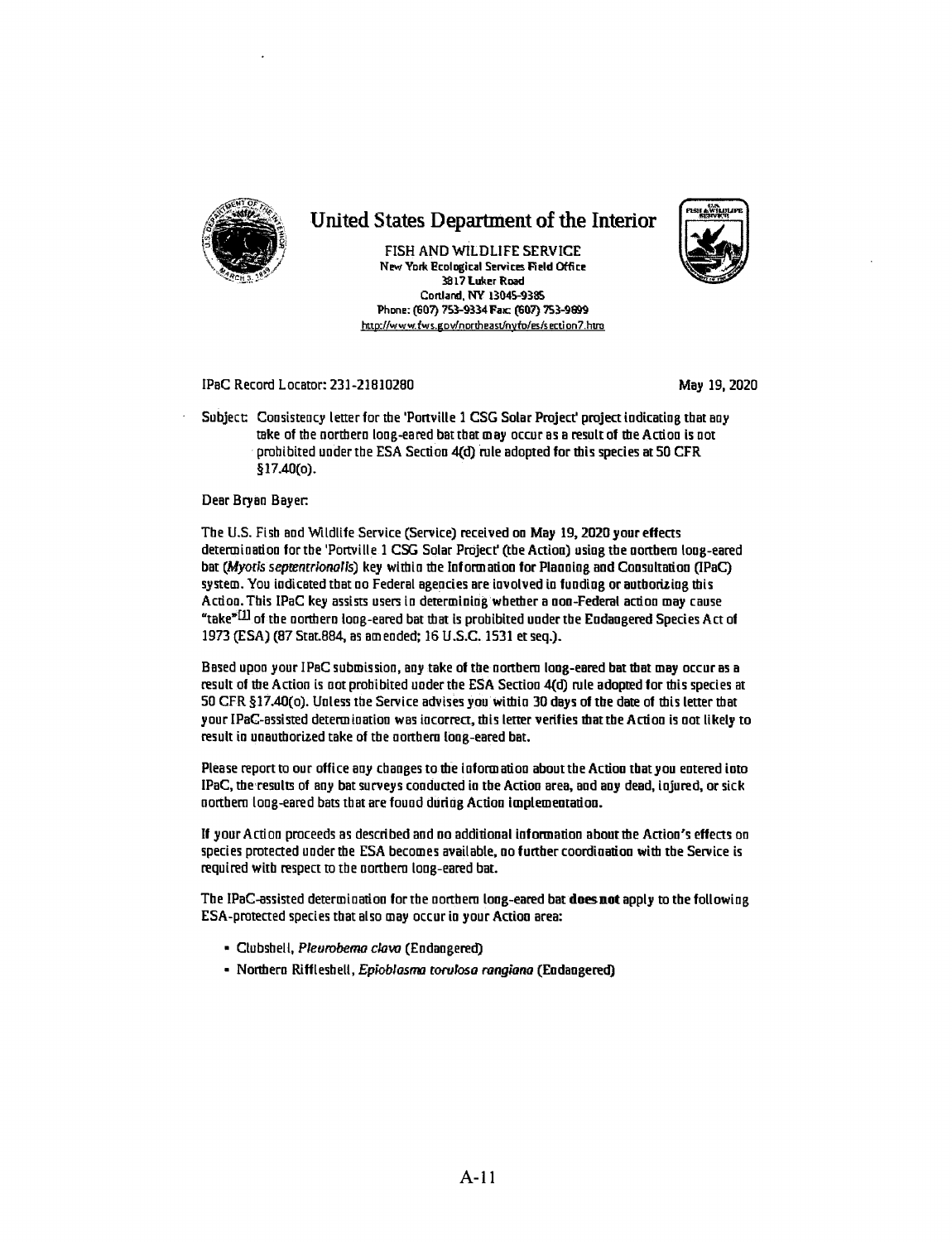$\overline{a}$ 

 $\lambda$ 

مد  $\sim$ 

## • Rayed Bean, *Villosa fabalis* {Endangered)

You may coordinate with our Office to determine whether the Action may cause prohibited take of the animal species listed above.

[1]Take means to harass, harm, pursue, hunt, shoot, wound, kill, trap, capture, or collect, or to attempt to engage in any such conduct [ESA Section 3(19)].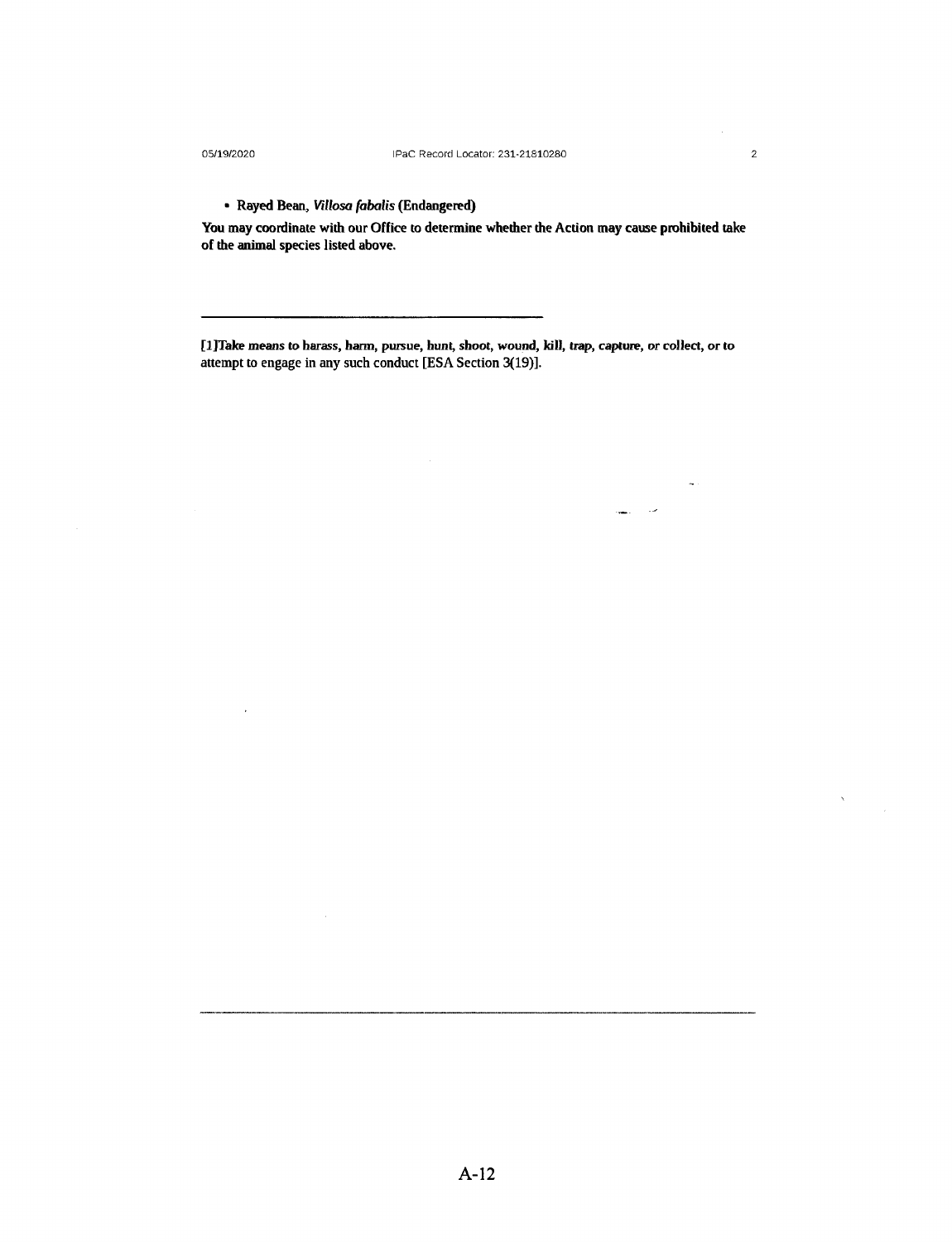**Action Description** 

You provided to IPaC the following name and description for the subject Action.

**1.Name** 

Portville 1 CSG Solar Project

### **2. Description**

The following description was provided for the project 'Portville 1 CSG Solar Project':

The project includes constructing a ground mount solar array and associated electrical appurtenances. Site improvements will include an access road, and security fencing.

Approximate location of the project can be viewed in Google Maps: https://www.google.com/ maps/place/42.09203782741713N78.36286927188225W



### **Detennination Key Result**

This non-FederaJ Action may affect the northern long-eared bat; however, any take of this species that may occur incidental to this Action is not prohibited under the final 4(d) rule at 50 CFR §17.40(0).

**Determination Key Description: Northern Long-eared Bat4(d} Rule**  This key was last updated in IPaC on May 15, **2017.** Keys are subject to periodic revision.

This key is intended for actions that may affect the threatened northern long-eared bat.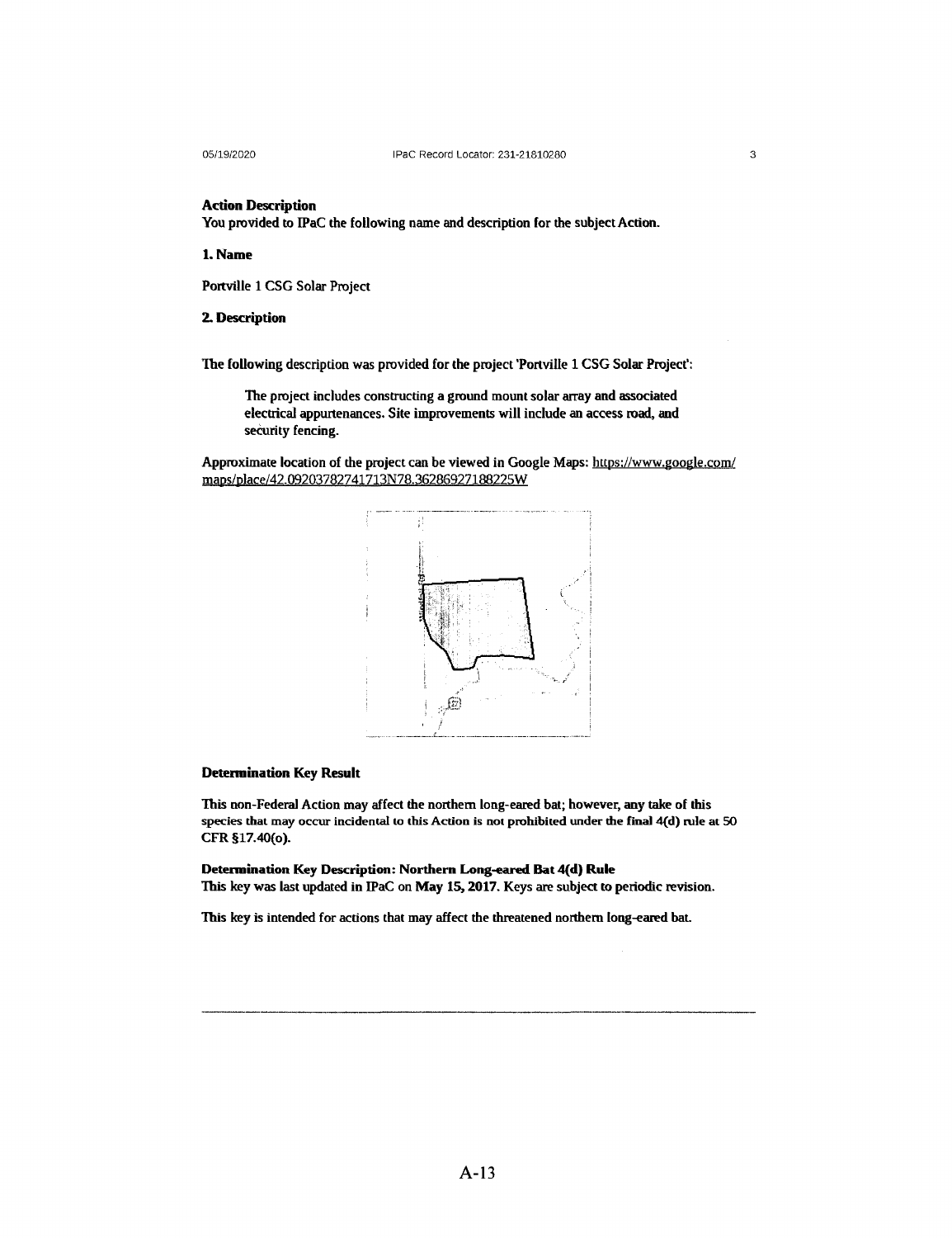*I I* 

The purpose of the key for non-Federal actions is to assist determinations as to whether proposed actions are excepted from take prohibitions under the northern long-eared bat 4(d) rule.

If a non-Federal action may cause prohibited take of northern long-eared bats or other ESA-listed animal species, we recommend that you coordinate with the Service.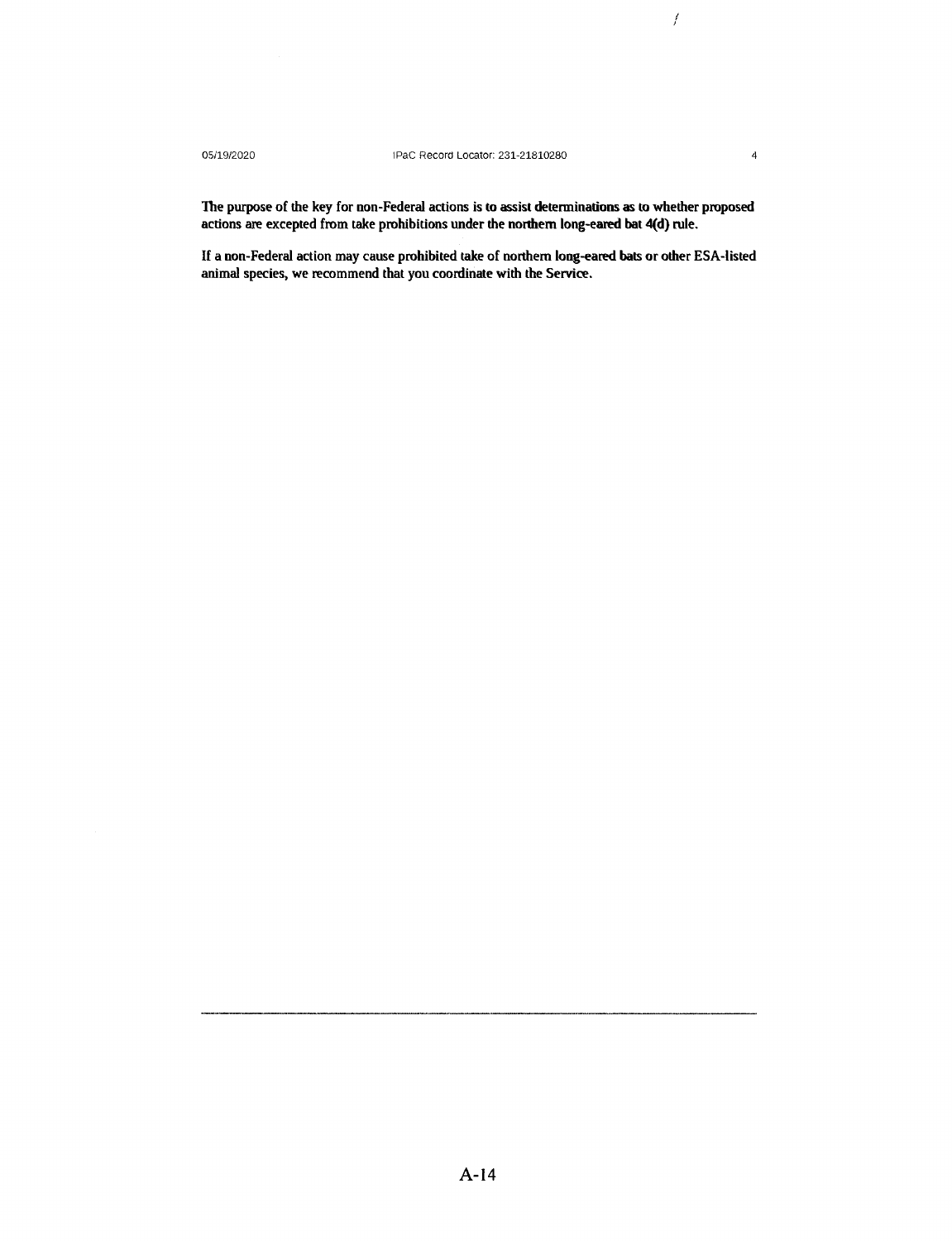## **Determination Key Result**

Based upon your IPaC submission, any take of the northern long-eared bat that may occur as a result of the Action is not prohibited under the ESA Section 4(d) rule adopted for this species at 50 **CFR** § 17.40(0).

### **Qualification Interview**

- 1. Is the action authorized, funded, or being carried out by a Federal agency? No
- 2. Will your activity purposefully **Toke** northern long-eared bats? No
- 3. [Semantic] Is the project action area located wholly outside the White-nose Syndrome Zone?

**Automatically answered**  No

4. Have you contacted the appropriate agency to determine if your project is near a known hibemaculum or maternity roost tree?

Location information for northern long-eared bat hibernacula is generally kept in state Natural Heritage Inventory databases - the availability of this data varies state-by-state. Many states provide online access to their data, either directly by providing maps or by providing the opportunity to make a data request. In some cases, to protect those resources, access to the information may be limited. A web page with links to state Natural Heritage Inventory databases and other sources of information on the locations of northern longeared bat roost trees and hibernacula is available at www.fws.gov/midwest/endangered/ mammals/nleb/nhisites. html.

*Yes* 

- 5. Will the action affect a cave or mine where northern long-eared bats are known to hibernate (i.e., hibernaculum) or could it alter the entrance or the environment (physical or other alteration) of a hibemaculum? No
- 6. Will the action involve Tree Removal? No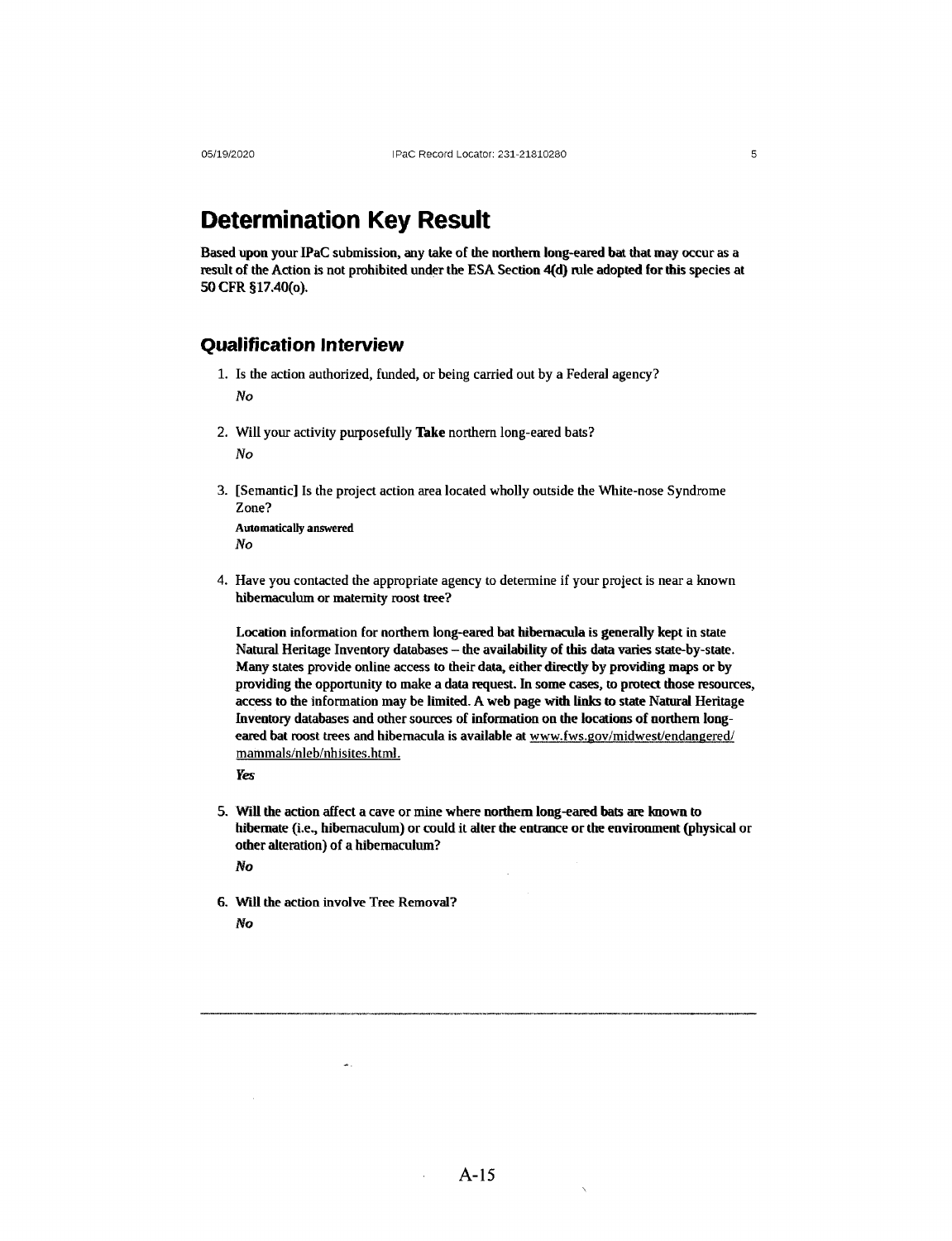6

## **Project Questionnaire**

**ff the project indudes forest conversion, report the appropriate acreages below. Otherwise, type '0'** in **questions** 1-3.

1. Estimated total acres of forest conversion:

 $\boldsymbol{a}$ 

2. If known, estimated acres of forest conversion from April 1 to October 31 0

3. If known, estimated acres of forest conversion from June 1 to July 31 0

If **the project includes timber harvest, report the appropriate acreages below. Otherwise, type '0'** in **questions 4-6.** 

4. Estimated total acres of timber harvest

 $\boldsymbol{\theta}$ 

5. If known, estimated acres of timber harvest from April 1 to October 31  $\theta$ 

6. If known, estimated acres of timber harvest from June 1 to July 31  $\theta$ 

If **the project includes prescribed fire, report the appropriate acreages below. Otherwise, type '0'** in **questions 7-9.** 

7. Estimated total acres of prescribed fire  $\theta$ 

8. If known, estimated acres of prescribed fire from April 1 to October 31 *Q* 

9. If known, estimated acres of prescribed fire from June 1 to July 31  $\boldsymbol{0}$ 

If **the project indudes new wind turbines, report the megawatts of wind capacity below. Otherwise, type 'O' in question 10.**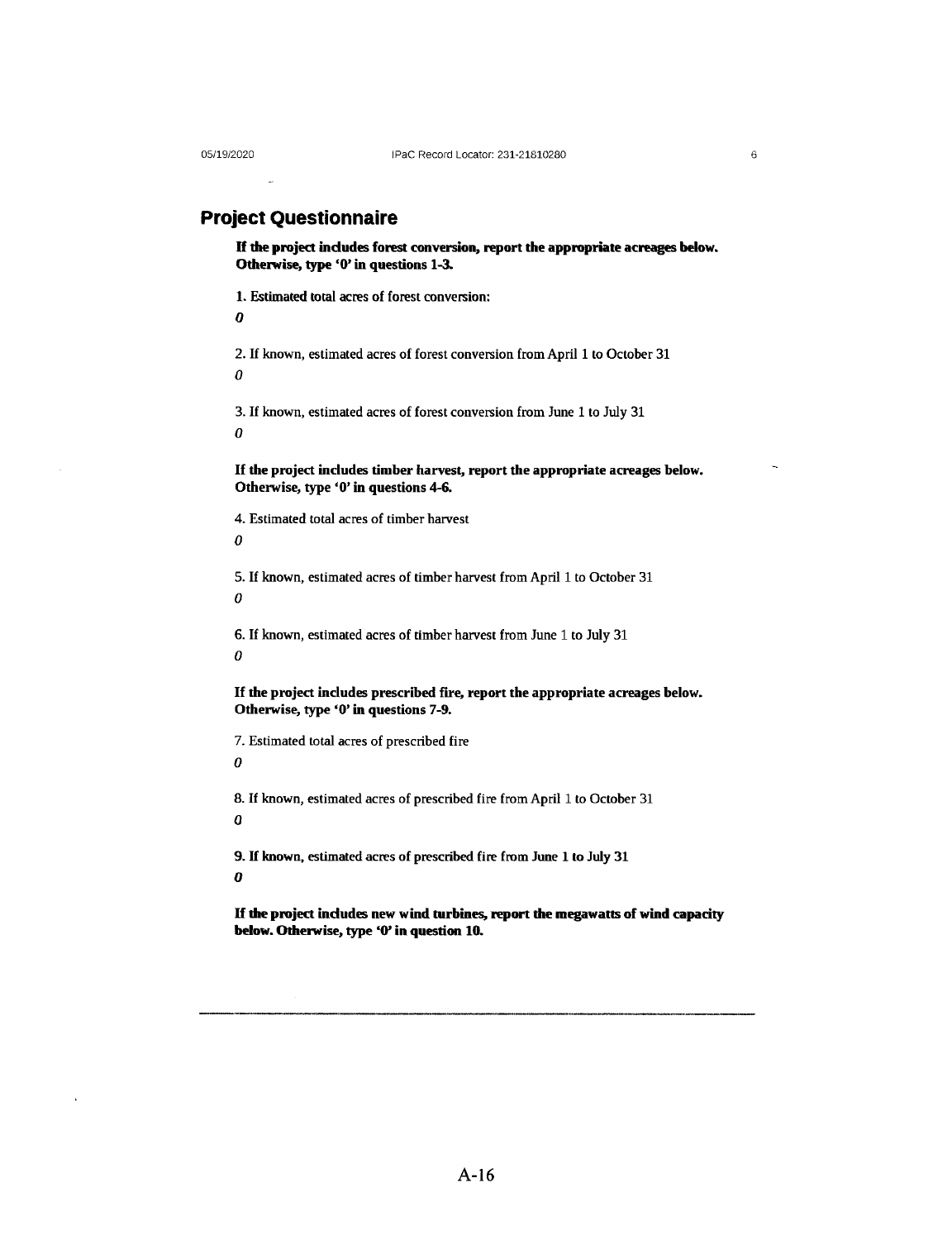**10. What is the estimated wind capacity (in megawatts) of the new turbine(s)? 0** 

 $\bar{z}$ 

 $\sim$ 

 $\ddot{\phantom{a}}$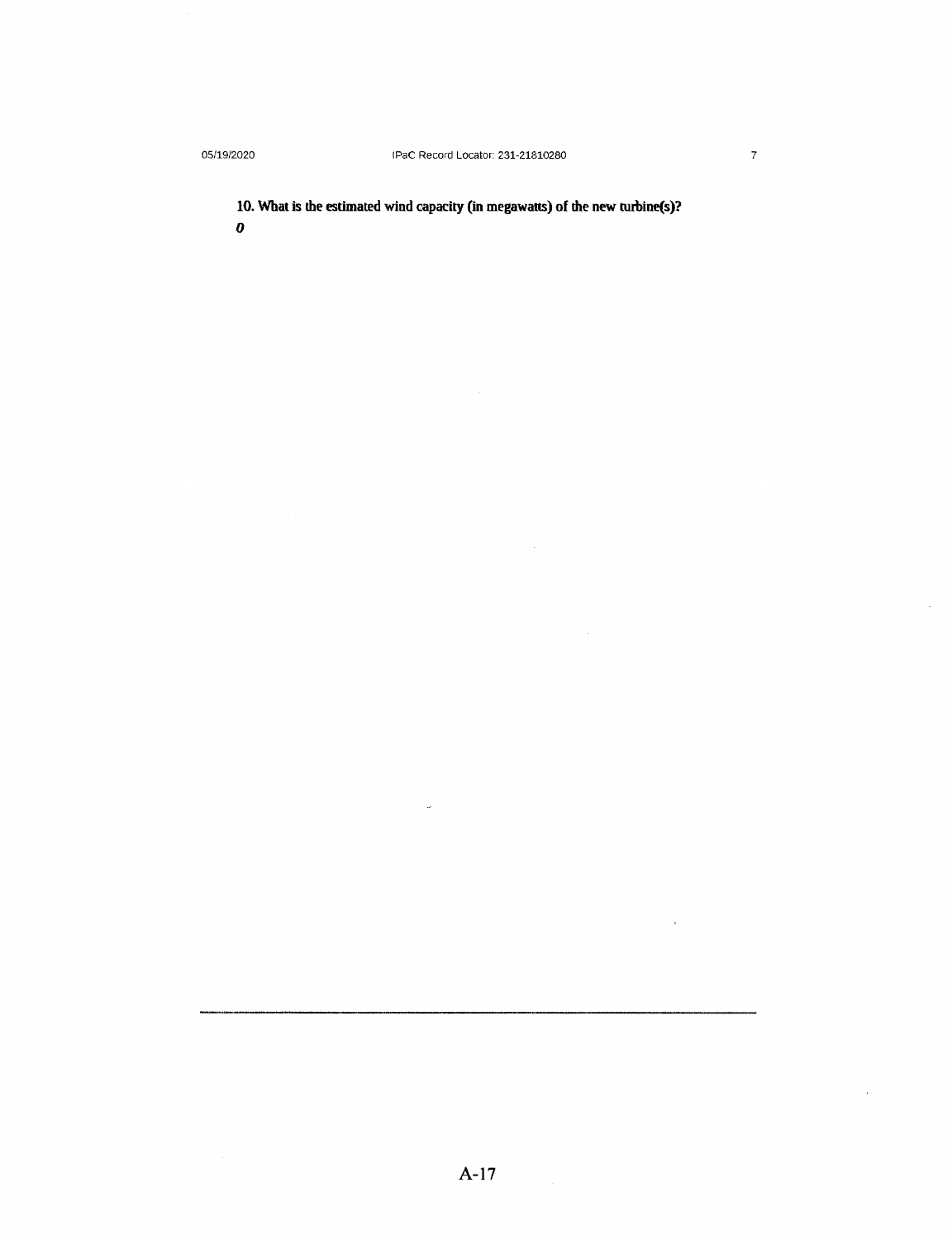

## United States Department of the Interior

FISH AND WILDLIFE SERVICE New York Ecological Services Field Office 3817 luker Road Conlard, NY 13045-9385 **Phone:** (607) 753-9334 Faic (607) 753-9899 http://www.fws..gov/northeast/nyfo/es/secti on 7 .htro



Io Reply Refer To: Coosultatioa Code: 05E lNY00-2020-SLI-2976 Ev eat Code: 05E 1 NY00-2020-E-08878 Project Name: Portville 1 CSG Solar Project

May 19, 2020

Subject: List of threatened and endangered species that may occur in your proposed project location, and/or may be affected by your proposed project

To Whom It May Coacero:

The enclosed species list identifies threatened, endangered, proposed and candidate species, as well as proposed and final designated critical habitat, that may occur within me boundary of your proposed project and/or may be affected by your proposed project. The species list fulfills the requirem eats of the U.S. Fish aad Wildlife Service (Service) under section 7(c) of the Endangered Species Act (ESA) of 1973, as amended (16 U.S.C. 1\_531 er seq.). This list caa also be used to determine whether listed species may be present for projects without federal agency involvement. New information based on updated surveys, changes in the abundance and distribution of species, chaaged habitat coaditioos, or other factors could chaoge this list.

Please feel free to contact us if you need more current information ot assistance regarding the potential impacts to federally proposed, listed, and candidate species and federally designated and proposed critical habitat. Please note that under 50 CFR 402.12(e) of the regulations im plem eating section 7 of the ESA, the accuracy of this species list should be verified after 90 days. This verification can be completed formally or informally as desired. The Service recommends that verification be completed by visiting the ECOS-IPaC site at regular intervals during project planning and implementation for updates to species lists and information. Ao updated list may be requested through the ECOS-IPaC system by completing the same process used to receive the enclosed list. If listed, proposed, or candidate species were identified as potentially occurring in the project area, coordination with our office is eocouraged. Information on the steps involved with assessing potential impacts from projects can be found at: http:// www.fws.gov/northeast/nyfo/es/section7.htm

Please be **aware** that bald and golden eagles are protected under the Bald and Golden Eagle Protection Act (16 U.S.C. 668 et seq.), and projects affecting these species may require development of an eagle conservation plan (http://www.fws.gov/windenergy/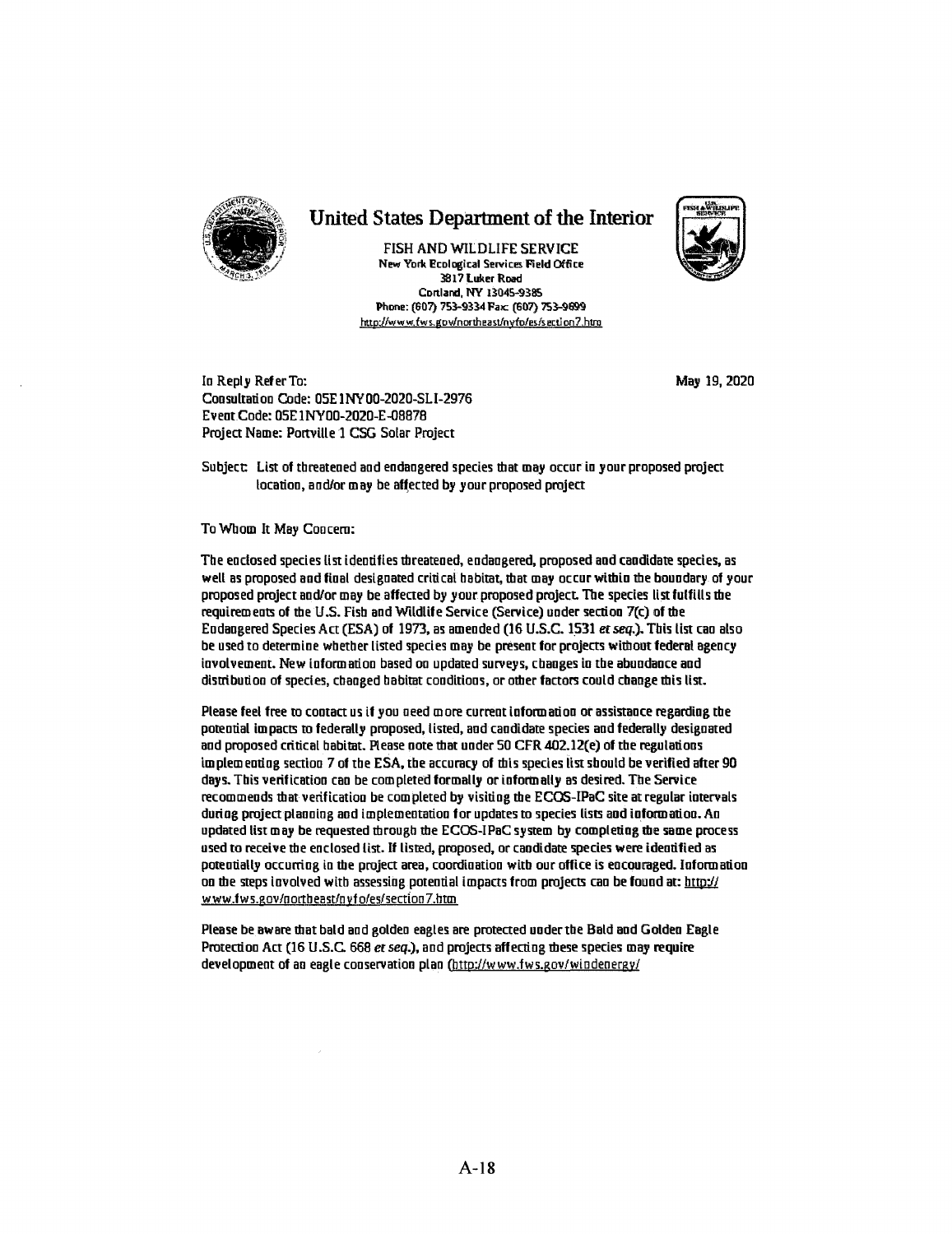eagle guidance.html).Additionally, **wind energy projects should follow the Services wind energy guidelines** {http://www.fws.gov/windenergy/) **for minimizing impacts to migratory birds and bats.** 

**Guidance for minimizing** impacts to migratory **birds** for **projects including communications towers (e,g., cellular, digital** television, radio, **and emergency broadcast) can be found at:** http:// www.fws.gov/migratorybirds/CurrentBirdIssues/Hazards/towers/towers.htm; http:// www.towerkill.com; and http://www.fws.gov/migratorybirds/CurrentBirdIssues/Hazards/towers/ comtow.html.

We appreciate your concern for threatened and endangered species. The Service encourages Federal agencies to include conservation of threatened and endangered species into their project planning to further the purposes of the ESA. Please include the Consultation Tracking Number in the header of this letter with any request for consultation or correspondence about your project that you submit to our office.

Attachment(s):

• Official Species List

 $\bar{\mathbf{v}}$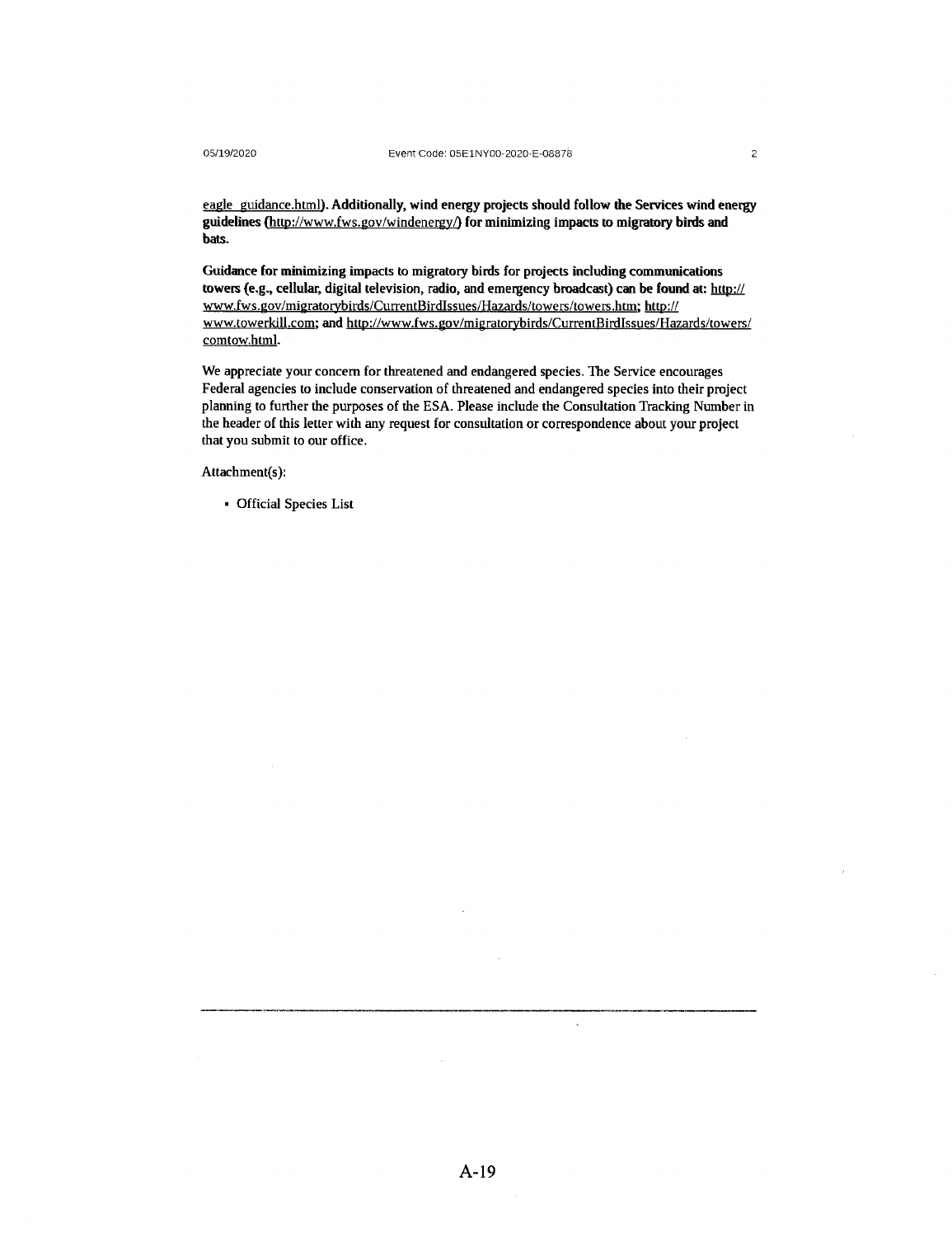$\ddot{\phantom{a}}$ 

# **Official Species List**

This list is provided pursuant to Section 7 of the Endangered Species Act, and fulfills the requirement for Federal agencies to "request of the Secretary of the Interior information whether any species which is listed or proposed to be listed may be present in the area of a proposed action".

This species list is provided by:

 $\ddot{\phantom{a}}$ 

New York Ecological Services Field Office 3817 Luker Road Cortland, NY 13045-9385 (607) 753-9334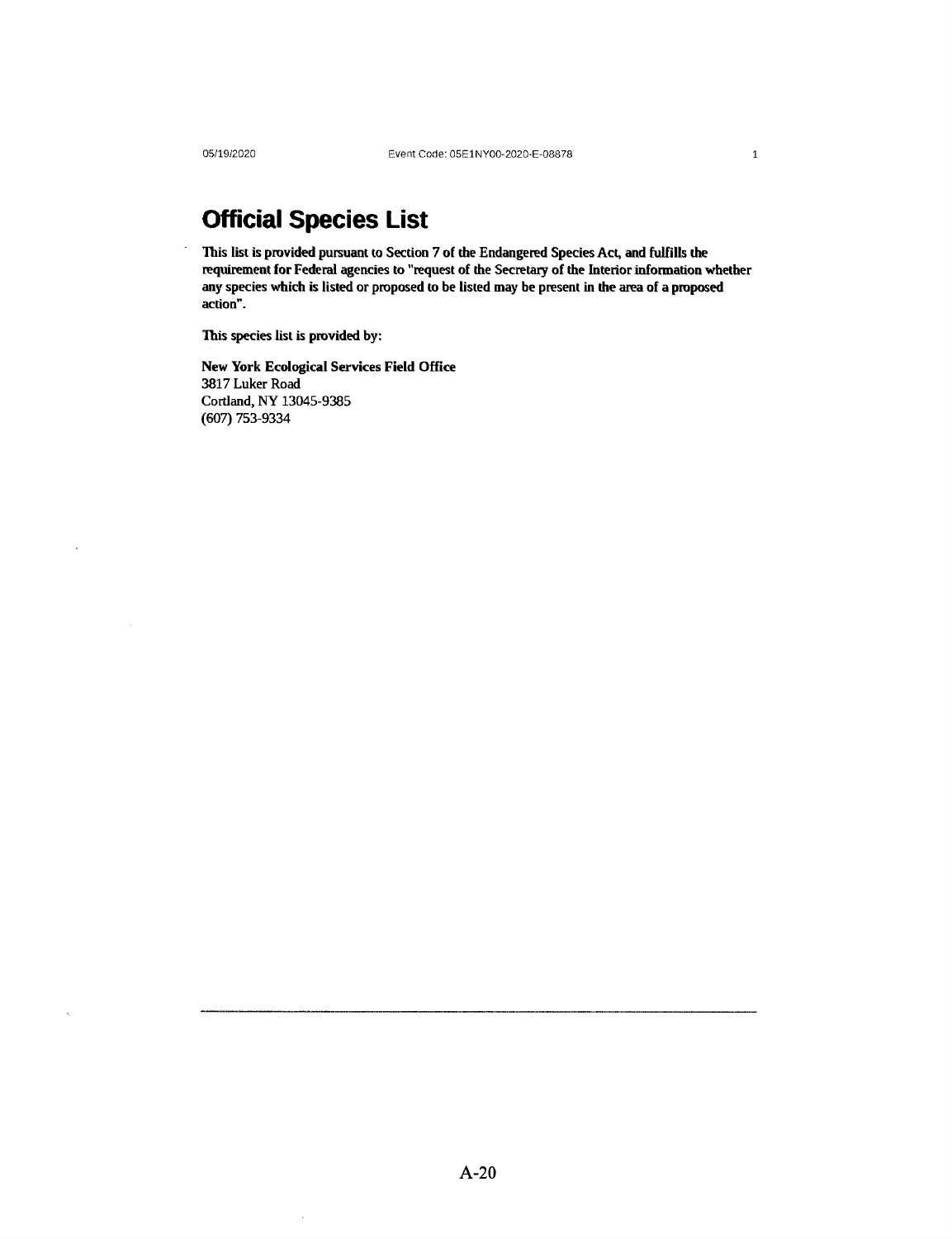05/19/2020 Event Code: 0SElNY00-2020-E-08878

## **Project Summary**

|                      | Consultation Code: 05E1NY00-2020-SLI-2976                                                                                                                                                             |
|----------------------|-------------------------------------------------------------------------------------------------------------------------------------------------------------------------------------------------------|
| <b>Event Code:</b>   | 05E1NY00-2020-E-08878                                                                                                                                                                                 |
| <b>Project Name:</b> | Portville 1 CSG Solar Project                                                                                                                                                                         |
| <b>Project Type:</b> | <b>POWER GENERATION</b>                                                                                                                                                                               |
|                      | Project Description: The project includes constructing a ground mount solar array and<br>associated electrical appurtenances. Site improvements will include an<br>access road, and security fencing. |

## Project Location:

Approximate location of the project can be viewed in Google Maps: https:// www.google.com/maps/place/42.09203782741713N78.36286927188225W



Counties: Cattaraugus, NY

2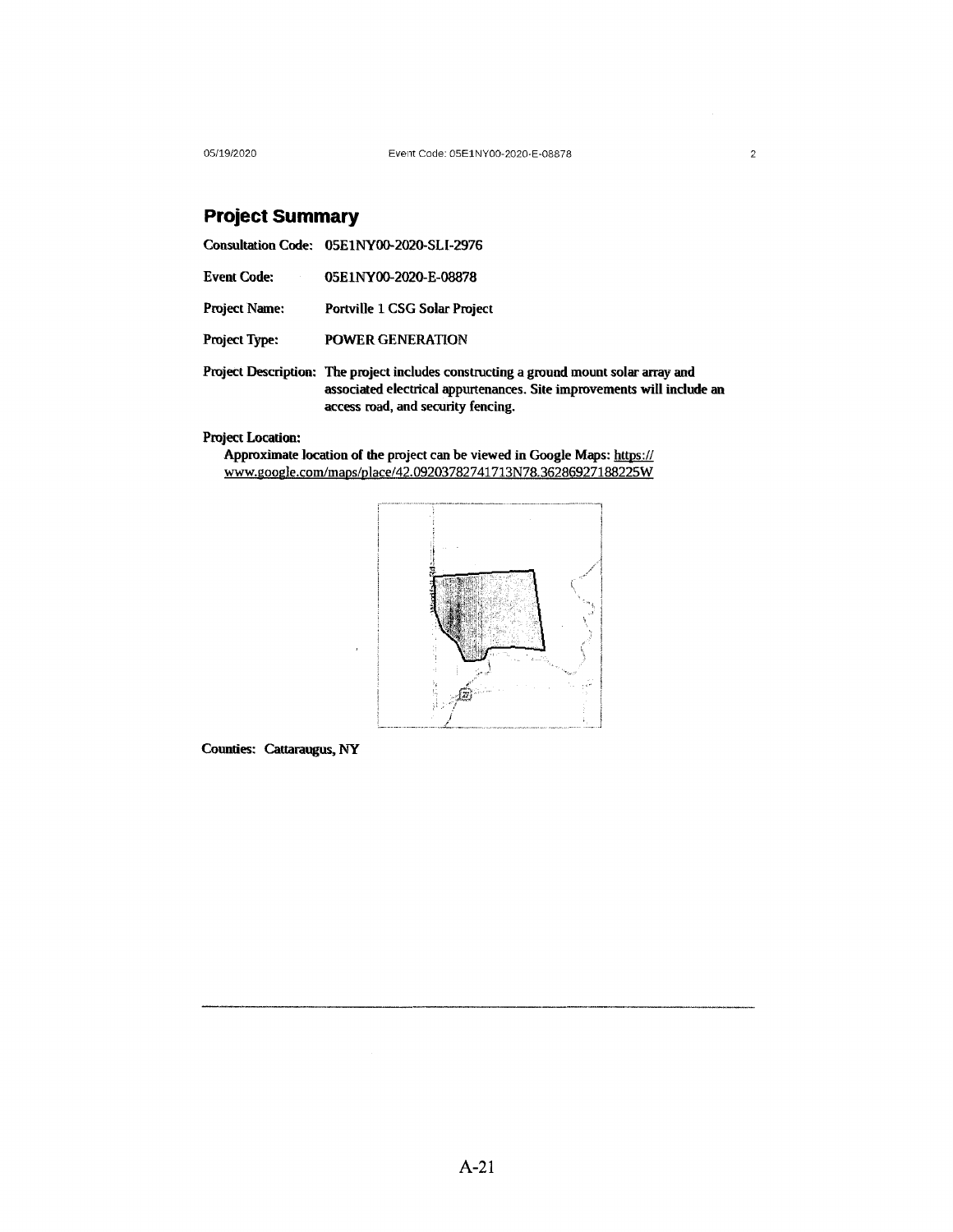## **Endangered Species Act Species**

There is a total of 4 threatened, endangered, or candidate species on this species list.

Species on this list should be considered in an effects analysis for your project and could include species that exist in another geographic area. For example, certain fish may appear on the species list because a project could affect downstream species.

IPaC does not display listed species or critical habitats under the sole jurisdiction of NOAA Fisheries<sup>1</sup>, as USFWS does not have the authority to speak on behalf of NOAA and the Department of Commerce.

See the "Critical habitats" section below for those critical habitats that lie wholly or partially within your project area under this office's jurisdiction. Please contact the designated FWS office if you have questions.

1. NOAA Fisheries. also known as the National Marine Fisheries Service (NMFS), is an office of the National Oceanic and Atmospheric Administration within the Department of Commerce.

### **Mammals**

| <b>NAME</b>                                                         | <b>STATUS</b> |
|---------------------------------------------------------------------|---------------|
| Northern Long-eared Bat Myotis septentrionalis<br><b>Threatened</b> |               |
| No critical habitat has been designated for this species.           |               |
| Species profile: https://ecos.fws.gov/ecp/species/9045              |               |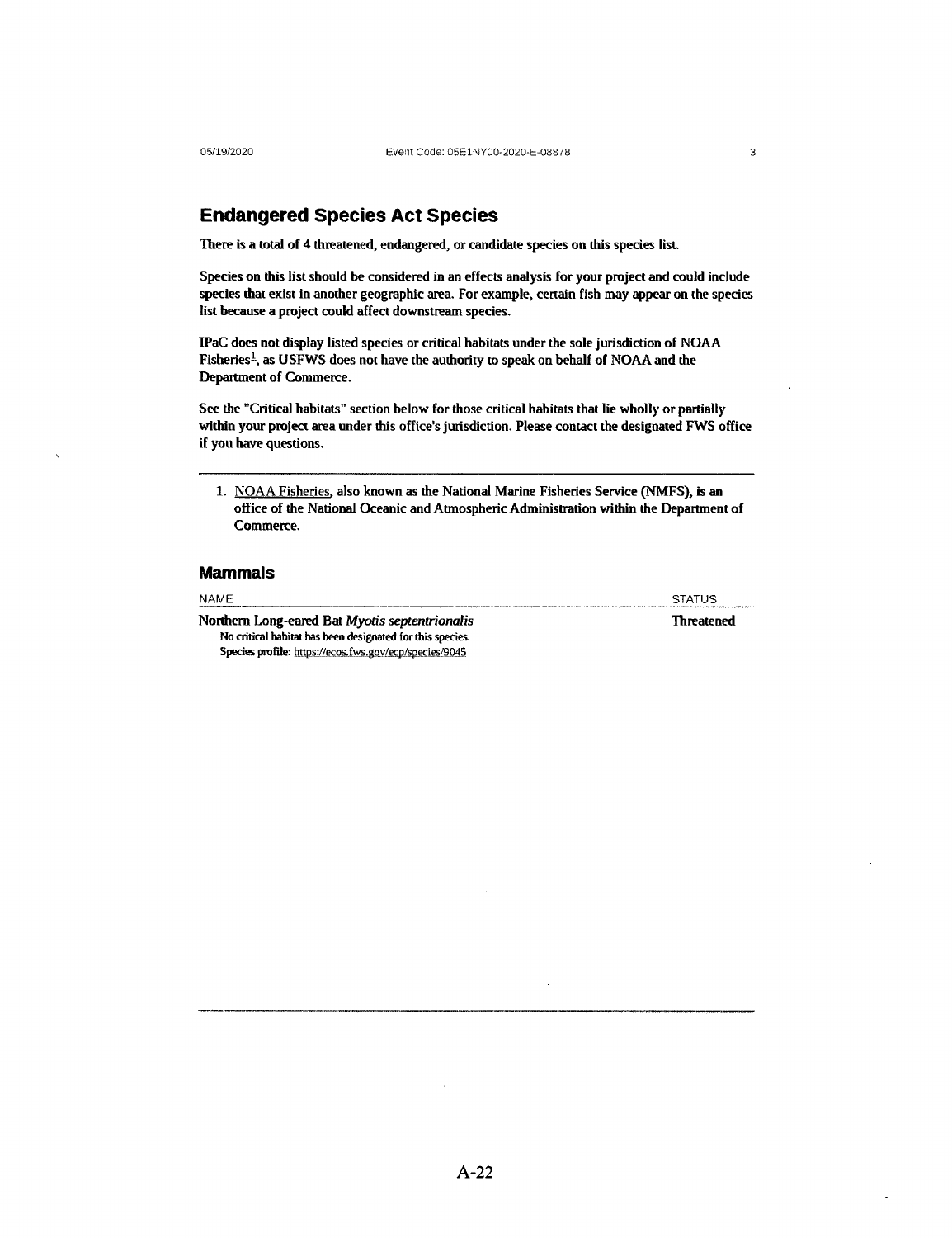05/19/2020

## **Clams**

| <b>NAME</b>                                                                                                                                                                                                                                                    | <b>STATUS</b>     |
|----------------------------------------------------------------------------------------------------------------------------------------------------------------------------------------------------------------------------------------------------------------|-------------------|
| Clubshell Pleurobema clava                                                                                                                                                                                                                                     | <b>Endangered</b> |
| Population: Wherever found; Except where listed as Experimental Populations                                                                                                                                                                                    |                   |
| No critical habitat has been designated for this species.                                                                                                                                                                                                      |                   |
| Species profile: https://ecos.fws.gov/ecp/species/3789                                                                                                                                                                                                         |                   |
| Species survey guidelines:                                                                                                                                                                                                                                     |                   |
| https://ecos.fws.gov/ipac/guideline/survey/population/352/office/52410.pdf                                                                                                                                                                                     |                   |
| Northern Riffleshell Epioblasma torulosa rangiana<br>No critical habitat has been designated for this species.<br>Species profile: https://ecos.fws.gov/ecp/species/527                                                                                        | <b>Endangered</b> |
| Rayed Bean Villosa fabalis<br>No critical habitat has been designated for this species.<br>Species profile: https://ecos.fws.gov/ecp/species/5862<br>Species survey guidelines:<br>https://ecos.fws.gov/ipac/guideline/survey/population/6062/office/52410.pdf | <b>Endangered</b> |

## **Critical habitats**

 $\mathcal{L}^{\text{max}}_{\text{max}}$  and  $\mathcal{L}^{\text{max}}_{\text{max}}$ 

THERE ARE NO CRITICAL HABITATS WITHIN YOUR PROJECT AREA UNDER THIS OFFICE'S JURISDICTION.

 $\mathcal{A}$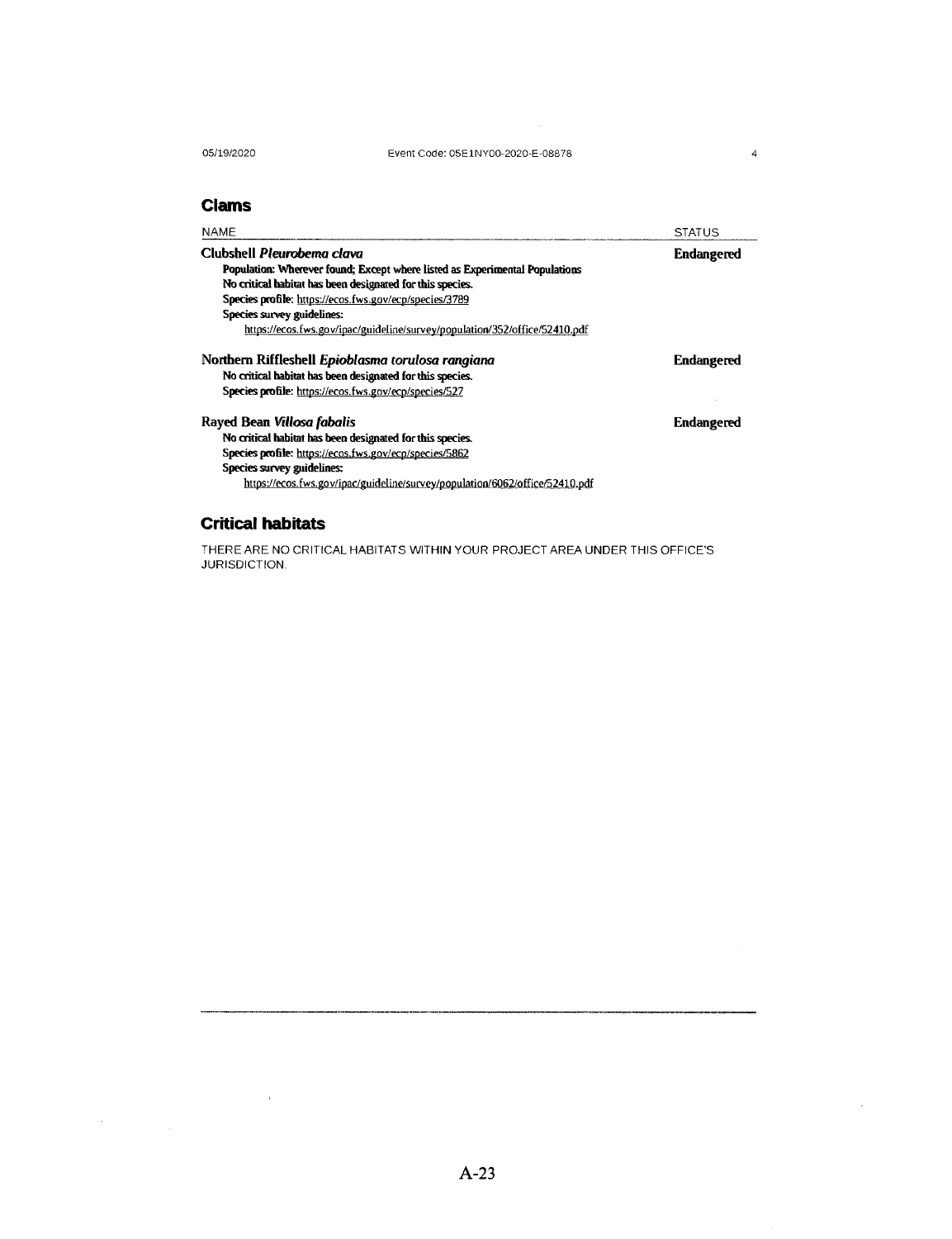### **EAF Mapper Summary Report Tuesday, August 20, 2019 11:11 AM**



Full Environmental Assessment Fonn- EAF Mapper Surrmary Report

*1*